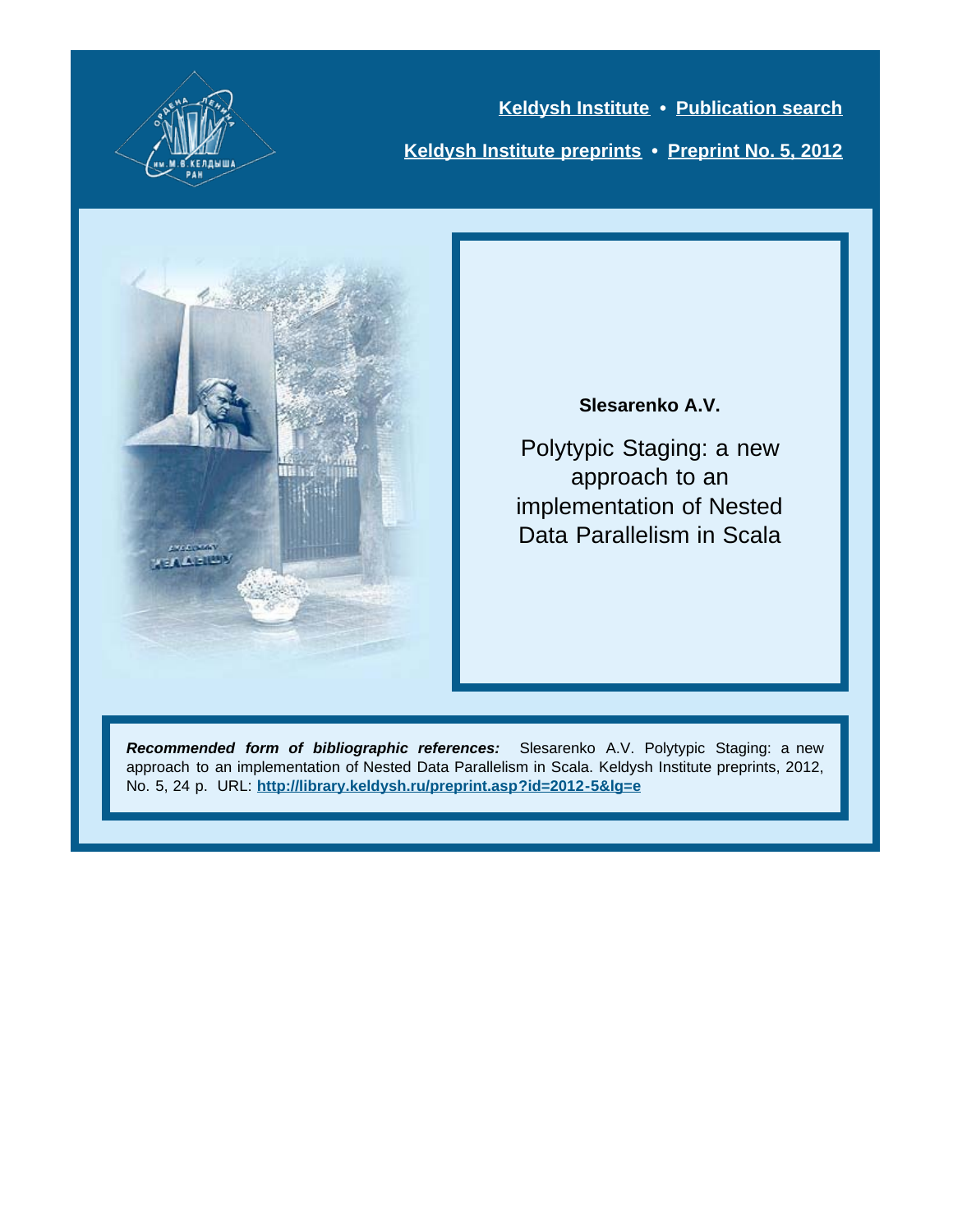**KELDYSH INSTITUTE OF APPLIED MATHEMATICS R u s s i a n A c a d e m y o f S c i e n c e s**

**Alexander Slesarenko**

# **Polytypic Staging: a new approach to an implementation of Nested Data Parallelism**

**Moscow 2012**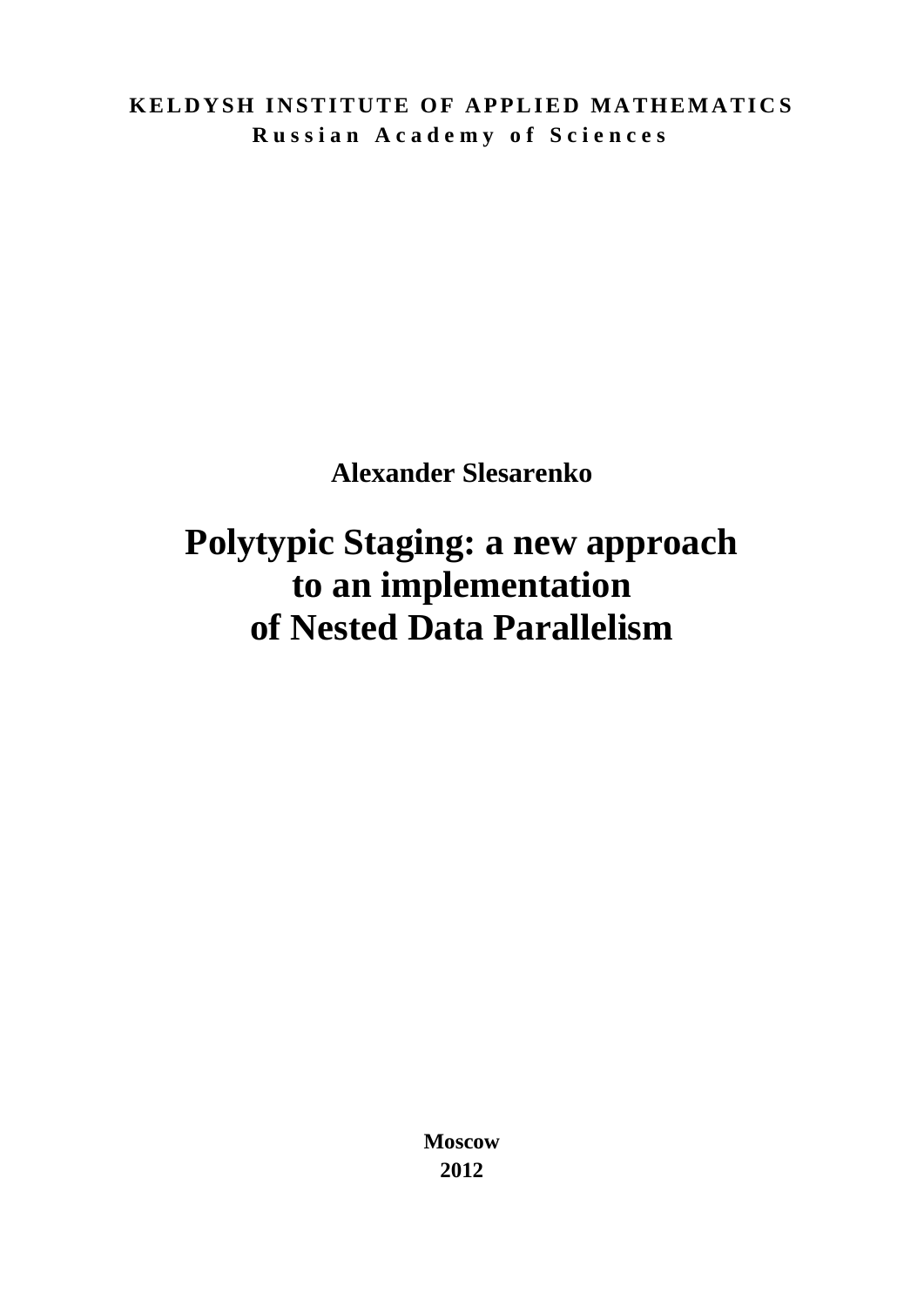### **Alexander Slesarenko Polytypic Staging: a new approach to an implementation of Nested Data Parallelism in Scala**

This paper describes *polytypic staging,* – an approach to staging of a domain-specific language (DSL) that is designed and implemented by means of polytypic (datatypegeneric) programming techniques. We base our implementation on Lightweight Modular Staging (LMS) framework by extending and making it polytypic. We show how to apply it to a particular domain. The domain is nested data parallelism where data parallel programs are expressed in the DSL embedded in Scala. The paper is organized around a specific DSL, but our implementation strategy should be applicable to any *polytypic DSL* in general.

*Key words:* polytypic, staging, generic programming, embedded DSL, nested data parallelism, Scala

Supported by Russian Foundation for Basic Research project No. 12-01-00972-a

### **Александр Владимирович Слесаренко**

### **Политиповое многостадийное программирование: новый подход к реализации вложенного параллелизма на Scala**

Эта работа описывает *политиповое многостадийное программирование* – новый подход к реализации глубокого вложения (deep embedding) предметноориентированного языка (DSL), который реализован посредством методов политипового (обобщенного) программирования. В качестве основы используется Lightweight Modular Staging (LMS) фреймворк, который расширяется и делается политиповым. В работе показано, как применить политиповое многостадийное программирование на примере конкретной предметной области – вложенный параллелизм по данным, при этом параллельные программы записываются на DSL вложенном в язык Scala. Работа построена на примере конкретного DSL, однако, описанный подход может быть применен к любому *политиповому DSL*. *Ключевые слова:* политиповое программирование, многостадийное программирование, предметно-ориентированный язык, параллельное программирование

Работа выполнена при поддержке проекта РФФИ № 12-01-00972-a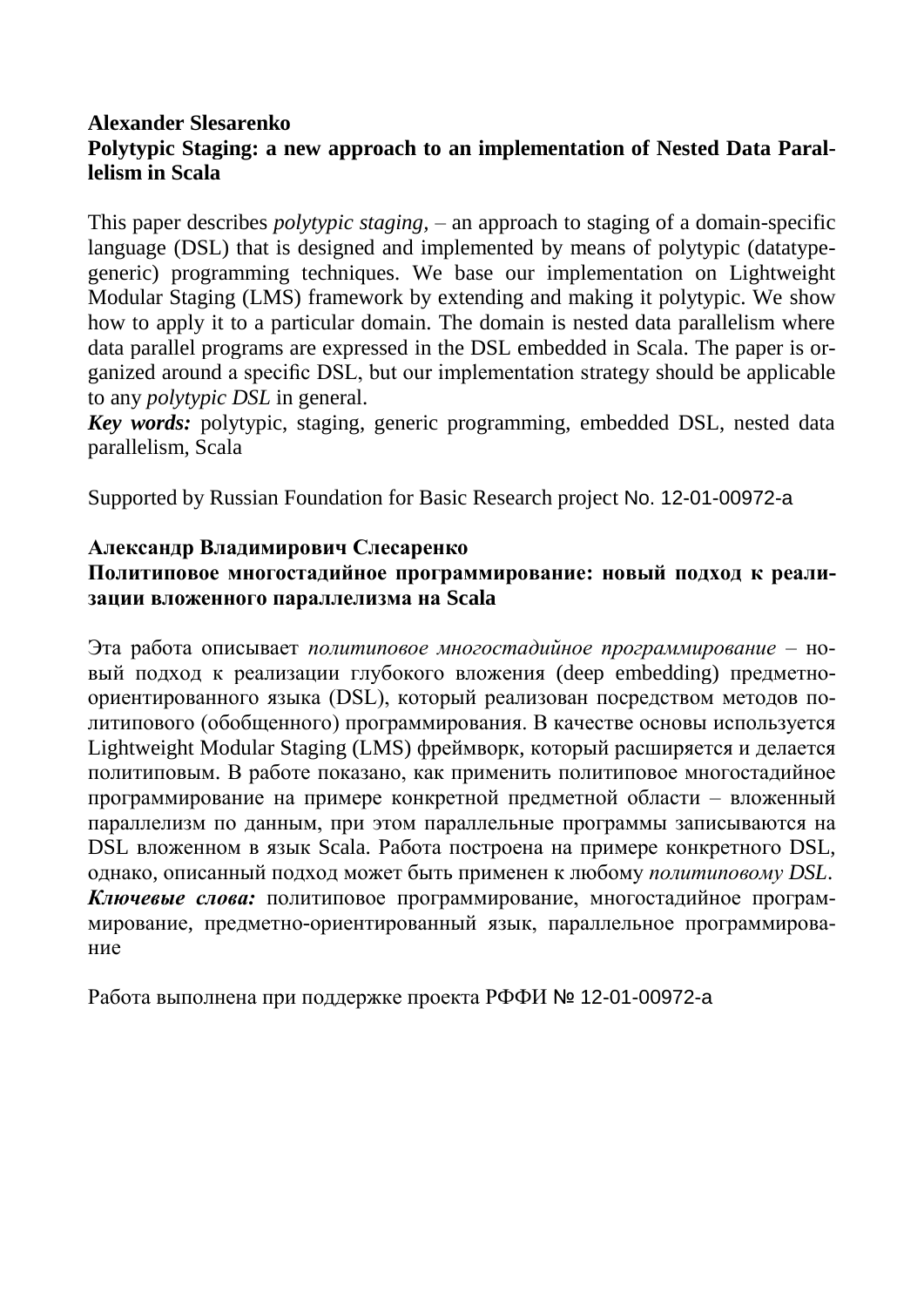|    |                                                            | $\mathbf 3$ |
|----|------------------------------------------------------------|-------------|
| 2. |                                                            |             |
| 3. |                                                            |             |
|    | 31                                                         |             |
|    | 3.2.                                                       |             |
|    | 3.3.                                                       |             |
|    | 3.4.                                                       |             |
|    | 3.5.                                                       |             |
|    | 3.6.                                                       |             |
|    | TYPE-INDEXED ARRAYS IN THE DSL'S IMPLEMENTATION 10<br>3.7. |             |
|    | 3.8.                                                       |             |
|    |                                                            |             |
|    | $4.1$ .                                                    |             |
|    | 4.2.                                                       |             |
|    | 4.3.                                                       |             |
|    | 4.4.                                                       |             |
|    | 4.5.                                                       |             |
| 5. |                                                            |             |
| 6. |                                                            |             |
| 7. |                                                            |             |

# <span id="page-3-0"></span>**1. Introduction**

It is well known that modern computing hardware is able to execute many computational threads in parallel allowing a programmer to increase performance of the program. It is especially true in such a new area as GPGPU [1] where hardware supports the execution of hundreds and thousands of program threads. However for this purpose the program must be written in a proper format, significantly different from the traditional sequential style. In other words, if the program has not been designed for parallel execution, then this program will not be able to fully use the capabilities of modern equipment.

A long-term trend in the field of development tools for parallel computing consists in lowering of the threshold of complexity, namely the development of easy to use languages and libraries [9,10,22], encapsulation of complexity in the implementation of the system software [19], creating interactive working environments [26].

In this paper, we continue to explore different methods and approaches to simplify parallel programming. We rely on a series of publications [17,4,18] on the *nested data parallelism model* (NDP), as well as on our previous work [23] on this subject.

The model of NDP was first formulated in the early 90's [3], but still is not widely used in practice, although there is a series of publications and a publicly available implementation [6].

On the other hand, many techniques and technologies [2,8,14,21,24], which we use as a foundation of our approach, have appeared only in recent years so we have attempted to restate the problem and implement the model in the new environment.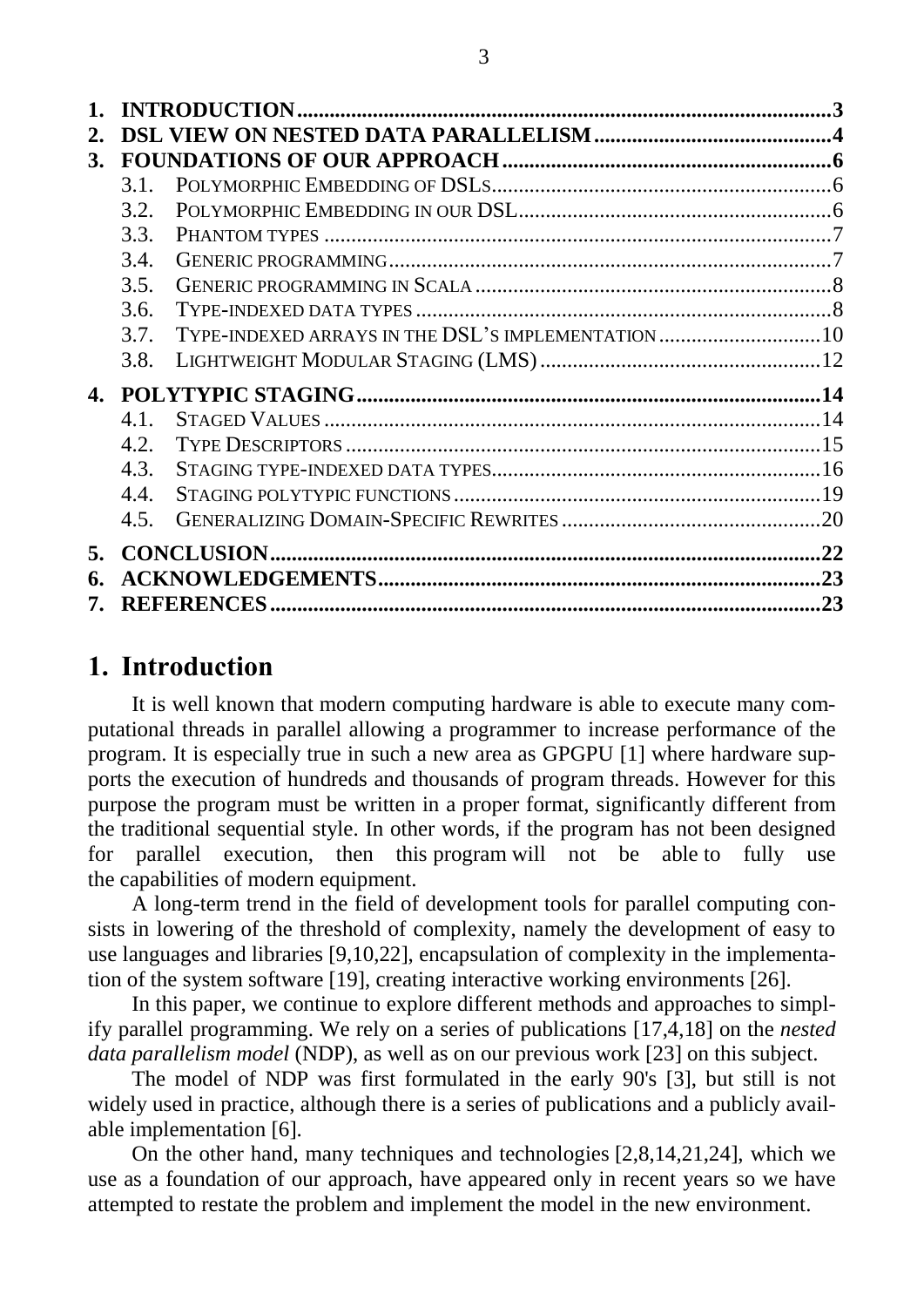We envision our implementation of NDP as a DSL embedded in Scala-Virtualized as a host language and packaged as a library. We compare it with Parser Combinators library which also has limited expressiveness, focused target purpose and inherent composability, while still having a wide range of applications in different problem domains.

In our previous work [23] we covered a DSL view on nested data parallelism and described a design of our library. As it turned out, the implementation of the library and the DSL is most naturally expressible by using *generic programming* [11] (*polytypic programming* [16]) techniques, hence our DSL is polytypic.

From the DSL point of view, we regard our previous implementation as 'shallow embedding' as oppose to 'deep embedding' that is described in this paper and which is consistent with our previous work.

For deep embedding we use polymorphic embedding [14] and LMS [24] as its particular instance. We extend the later to account for polytypism of our DSL.

In summary, this paper makes the following main contributions:

- 1.We extend our previously published work [23] by introducing a "Polytypic Staging" technique (PTS).
- 2.We show how to extend Lightweight Modular Staging (LMS) framework by making it polytypic (datatype-generic) over a family of type constructors: sum, product and array
- 3.We show how to apply Polytypic Staging to a special problem domain of nested data parallelism. It turned out that Generic Programming is natural in this problem domain and leads to a modular and compositional design.
- 4.We briefly overview the theoretical and technical foundations of our approach such as Polymorphic Embedding, Phantom Types, Generic Programming and LMS
- 5.And last but not the least, we show yet another application of Virtualized Scala [2]

In this paper we also describe some aspects of the design and implementation of the Scalan library. (source code being available at http://github.org/scalan).

## <span id="page-4-0"></span>**2. DSL view on nested data parallelism**

We start with some model examples to illustrate basic ideas of NDP and what is it looks like to program against this model. Note, that we only show parts of the code relevant to our discussion and refer to our previous paper [23] for details of the library design.

Consider the definition of sparseVectorMul in [Fig.](#page-5-0) 1. We represent a sparse vector as an array of pairs where the integer value represents the index of an element in the vector and the float value represents the value of the element (compressed row format). Having this representation, we can define a dot-product of sparse and dense vectors as a function over arrays.

Note, that instead of using the ordinary Array[T] type we use an abstract PArray[T] trait and thus, first, make the code abstract, and second, expressing our intent for a parallel evaluation.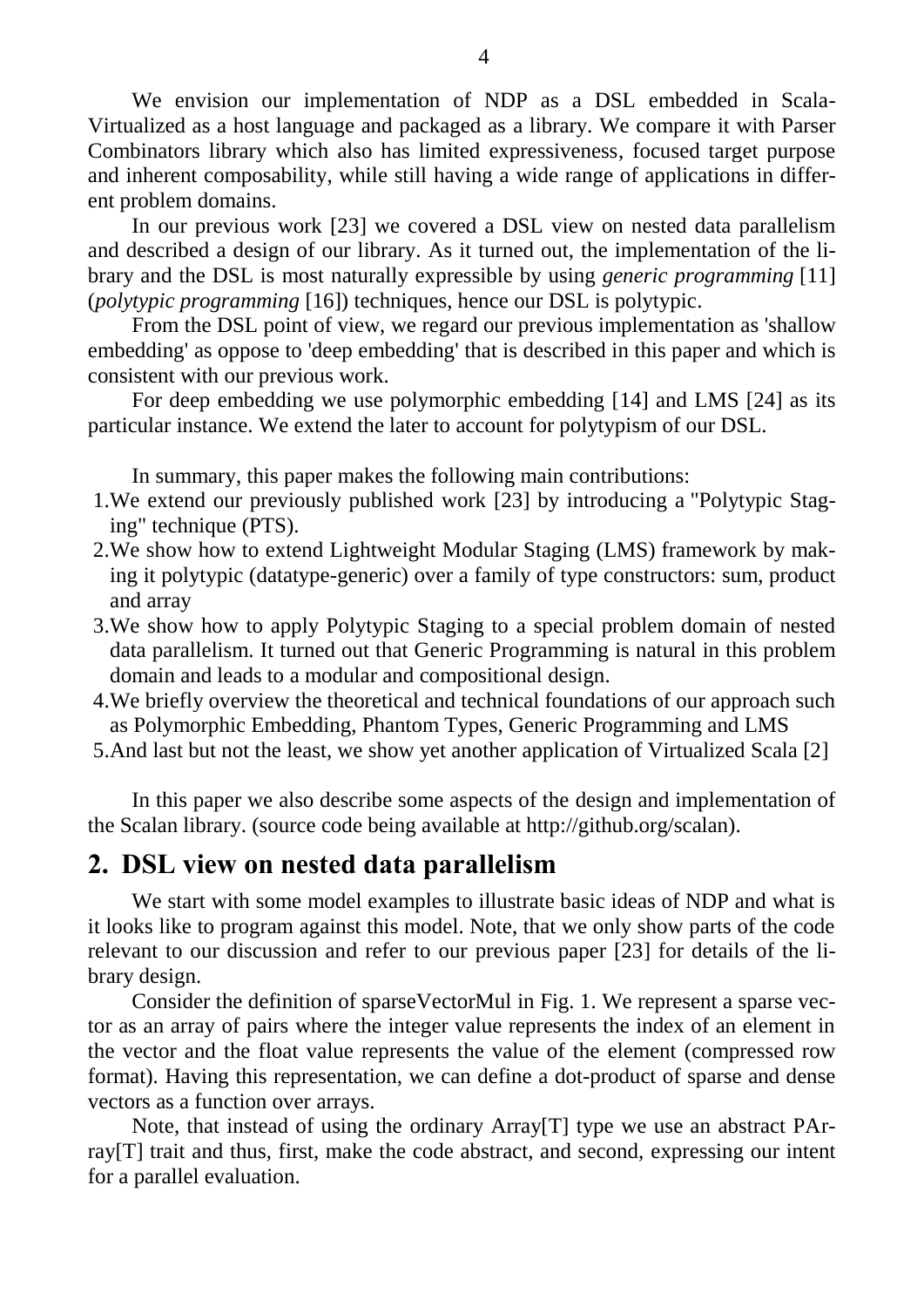When it comes to multiplying a sparse matrix with a dense vector, we can reuse our parallel function sparseVectorMul to define another parallel function matrixVectorMul realizing the principle of composability inherent to nested data parallelism.

```
trait PArray[A]
type VectorElem = (Int,Float)
type SparseVector = PArray[VectorElem]
type Vector = PArray[Float]
type Matrix = PArray[SparseVector]
def sparseVectorMul(sv: SparseVector, v: Vector): Float =
       sum(sv map { case Pair(i,value) => v(i) * value })
def matrixVectorMul(matr: Matrix, vec: Vector): Vector = 
      matr map {row => sparseVectorMul(row, vec)}
```
Fig. 1. Sparse matrix vector multiplication

<span id="page-5-0"></span>Also note that due to polytypic nature of our DSL we have a freedom (up to a family of product, sum and PArray type constructors) to select data structures and must select them "properly" (It is our choice here to represent sparse matrix as a parallel array of sparse vectors and not dense ones).

We can also use a parallel function inside its own definition i.e. recursively. [Fig.](#page-5-1) 2. shows how QuickSort recursive algorithm can be implemented in NDP model.

```
trait PArray[T] {
   def partition(flags: PA[Boolean]): PArray[PArray[T]]
}
def qsort(xs: PArray[Int]): PArray[Int] = {
   val len = xs.length
  if (len < = 1) xs else {
    val pivot = xs(len / 2)val less = xs map \{ x => x < pivot \} val subs = xs.partition(less)
    val sorted = subs map { sub => qsort(sub) }
     concat(sorted) 
  }
}
```
Fig. 2. Parallel QuickSort

<span id="page-5-1"></span>Note that there are no parallel primitives in the code, as the semantics is purely functional, sequential and deterministic. Nevertheless, we express parallelism (what we want to be executed in parallel and what is not) by using types of input data (PArray in this case), intermediate data (subs: PArray[PArray[Int]]) and also by using combinators over «parallel» data types (map, partition).

Note also how we use polymorphic method concat declared as

```
def concat[A:Elem](a: PArray[PArray[A]]): PA[A]
```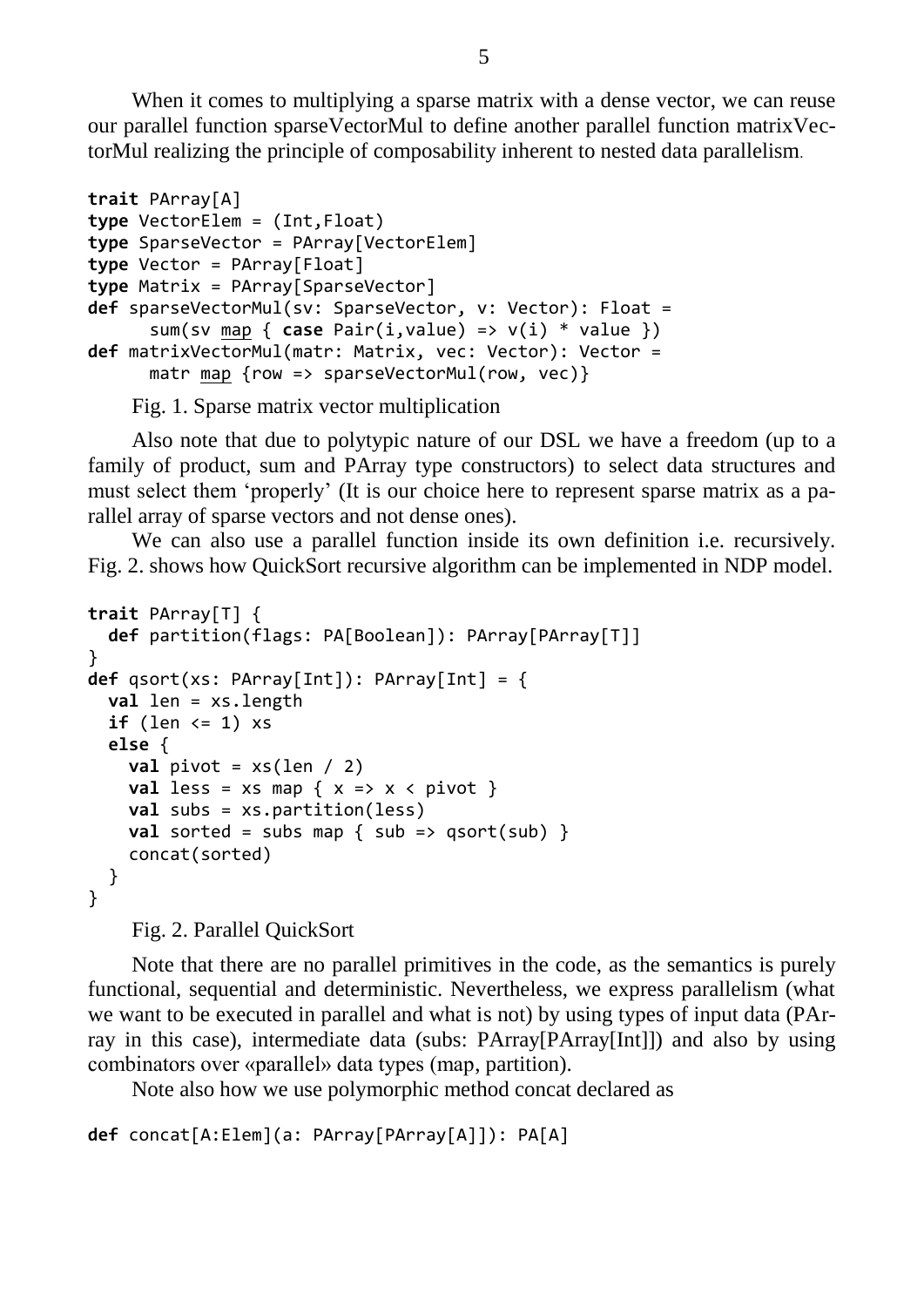It has an implicit annotation to express a requirement that type parameter A should be an instance of typeclass Elem[A]. We systematically use the techniques described in [8] to introduce polytypism in our DSL.

# <span id="page-6-0"></span>**3. Foundations of our approach**

# <span id="page-6-1"></span>**3.1. Polymorphic Embedding of DSLs**

It is well known that a domain specific language (DSL) can be embedded in an appropriate host language [15]. When embedding a DSL in a rich host language, the embedded DSL (EDSL) can reuse the syntax of the host language, its module system, typechecking(inference), existing libraries, its tool chain, and so on.

In *pure embedding* (or *shallow embedding*) the domain types are directly implemented as host language types, and domain operations as host language functions on these types. This approach is similar to the development of a traditional library, but DSL approach emphasizes the domain semantics: concepts and operations in the design and implementation.

Because the domain operations are defined in terms of the domain semantics, rather than the syntax of the DSL, this approach automatically yields compositional semantics with its well-known advantages, such as easier and modular reasoning about programs and improved composability. However, the pure embedding approach cannot utilize domain semantics for optimization purposes because of tight coupling of the host language and the embedded one.

Recently, *polymorphic embedding* – a generalization of Hudak"s approach – was proposed [14] to support multiple interpretations by complementing the functional abstraction mechanism with an object-oriented one. This approach introduces the main advantage of an external DSL, while maintaining the strengths of the embedded approach: compositionality and integration with the existing language. In this framework, optimizations and analyses are just special interpretations of the DSL program.

## <span id="page-6-2"></span>**3.2. Polymorphic Embedding in our DSL**

Considering advantages of the polymorphic embedding approach we employ it in our design. For details we refer to [14]. Conside the following example

```
type Rep[A]
trait PArray[A]
type SparseVector = PArray[(Int,Float)]
type Vector = PArray[Float]
def sparseVectorMul(sv: Rep[SparseVector], v: Rep[Vector]) =
    sum(sv map { case Pair(i,value) => v(i) * value})
```
On the DSL level we use Scala"s abstract types and type constructors as domain types. Moreover, we lift all the functions over abstract type constructor Rep. This is important because later we can provide concrete definitions yielding specific implementations.

Our sequential implementation (we call it *simulation*) is implemented by defining Rep as **type** Rep[A] = A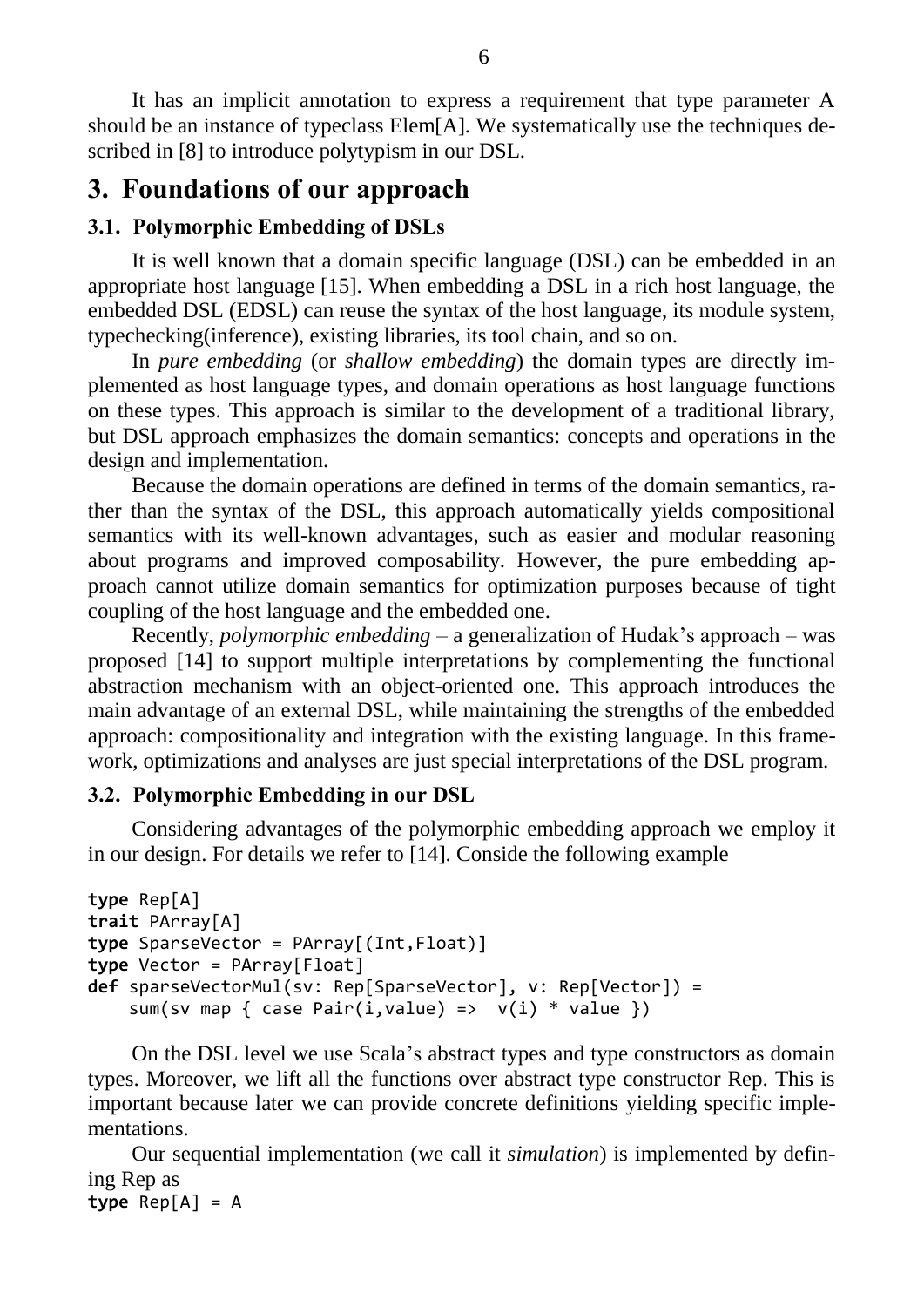and in our staged implementation (we call it *code generation*) is implemented by defining Rep as

```
type Rep[A] = Exp[A]
```
where Exp is a representation of terms evaluating to values of the type A. Later we will see how it is defined in LMS framework.

The ultimate goal is to expose Scalan as a polymorphically embedded DSL in the Scala language in such a way that the same code could have two different implementations with equivalent semantics. And thus we would benefit from both simulation (evaluation for debugging) and code generation (for actual data processing).

### <span id="page-7-0"></span>**3.3. Phantom types**

In addition to the polymorphic embedding technique, we also need a couple of others that were recently developed in the area of *generic programming*. We shall briefly overview them here starting with the notion of *Phantom Types* [7,12]. Consider the definition of a data type. (in a Haskell-like notation) shown in Fig. 3.

```
data Term τ =
```

```
 Zero with τ = Int 
| Succ (Term Int) with τ = Int 
| Pred (Term Int) with τ = Int 
| IsZero (Term Int) with τ = Bool 
| If (Term Bool) (Term α) (Term α) with τ = α
```
Fig. 3. Term as phantom type

Types defined this way have some interesting properties:

- Term is *not* a container type: an element of Term Int is an expression that evaluates to an integer; it is not a data structure that contains integers.
- We cannot define a mapping function  $(\alpha \rightarrow \beta) \rightarrow$  (Term  $\alpha \rightarrow$  Term  $\beta$ ) as for many other data types.
- The type Term β might not even be inhabited: there are, for instance, no terms of type Term String

It has been shown [12] that phantom types appear naturally when we need to represent types as data at runtime. In our DSL we make use of phantom types to represent types of array elements (see [Fig.](#page-11-0) 9) and staged values (see section [4.1\)](#page-14-1).

### <span id="page-7-1"></span>**3.4. Generic programming**

Runtime type representations are a foundation of generic programming technique [11]. The idea is to define a data type whose elements (instances) represent types of data that we want to work with. *A Generic Function* is one that employs runtime type representations and is defined by induction on the structure of types.

Consider the definition of the data type Type.

```
data Type τ = 
 RInt with \tau = Int| RChar with τ = Char 
| RPair (Type α) (Type β) with τ = (α, β)
| RList (Type α) with τ = [α]
```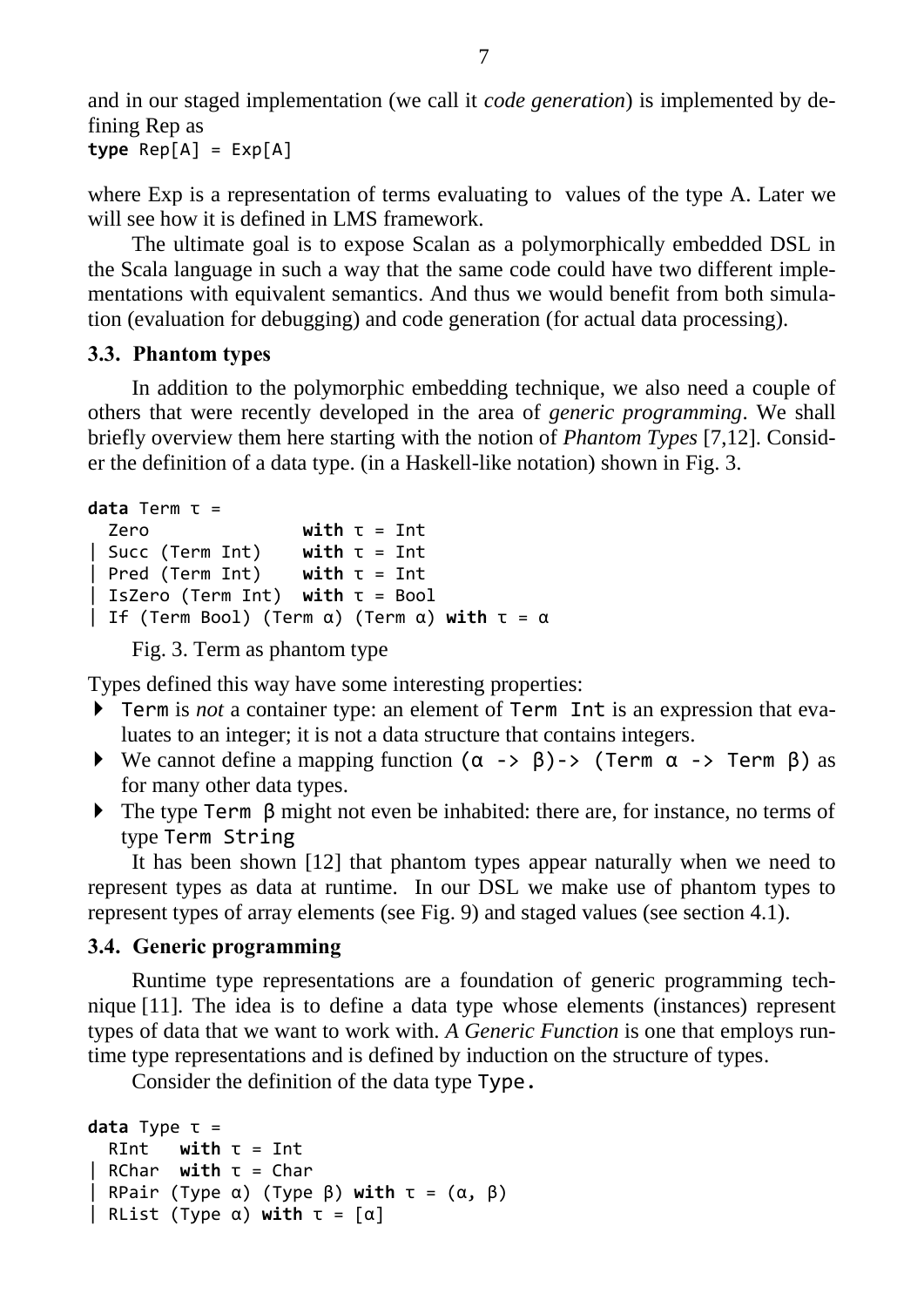An element rt of type Type  $\tau$  is a representation of  $\tau$ . For example, following is a representation of type String.

```
rString :: Type String 
rString = RList RChar
```
A generic function pattern matches on the type representation and then takes the appropriate action.

```
data Bit= 0|1
compress :: forall τ.Type τ -> τ -> [Bit] 
compress (RInt) i = compressInt i
compress (RChar) c = compressChar c 
compress (RList ra) [ ] = 0:[ ]compress (RList ra) (a : as) = 1 : compress ra a ++ compress (RList ra) as
compress (RPair ra rb) (a, b) = 
     compress ra a ++ compress rb b
```
We assume here that compressInt::Int->[Bit] and compressChar :: Char -> [Bit] are given.

#### <span id="page-8-0"></span>**3.5. Generic programming in Scala**

Functions like this can be encoded in Scala using an approach suggested in [21]. [Fig.](#page-8-2) 4 shows Scala encodings for the above function compress.

```
trait Rep[A] 
implicit object RInt extends Rep[Int] 
implicit object RChar extends Rep[Int] 
case class RProd[A,B](ra:Rep[A], rb:Rep[B]) 
    extends Rep[(A,B)] 
implicit def RepProd[A,B](
    implicit ra:Rep[A], rb: Rep[B]) = RProd(ra, rb)
def compress[A](x:A)(implicit r:Rep[A]):List[Bit]= r match {
   case RInt => compressInt (x) 
   case RChar => compressChar (x) 
  case RProd(a, b) => compress(x._1)(a) ++ compress(x._2)(b)
}
```
Fig. 4. Generic function in Scala

<span id="page-8-2"></span>In the DSL we use a similar technique and we also employ type representations to implement array combinators as generic functions. But because parallel arrays that we discuss here are all implemented using type-indexed types (also known as nonparametric representations) we follow a different pattern to introduce generic functions in our library.

#### <span id="page-8-1"></span>**3.6. Type-indexed data types**

A *type-indexed data type* is a data type that is constructed in a generic way from an argument data type. It is a generic technique and we briefly introduce it here adapted for our needs. For a more thorough treatment the reader is referred to [13].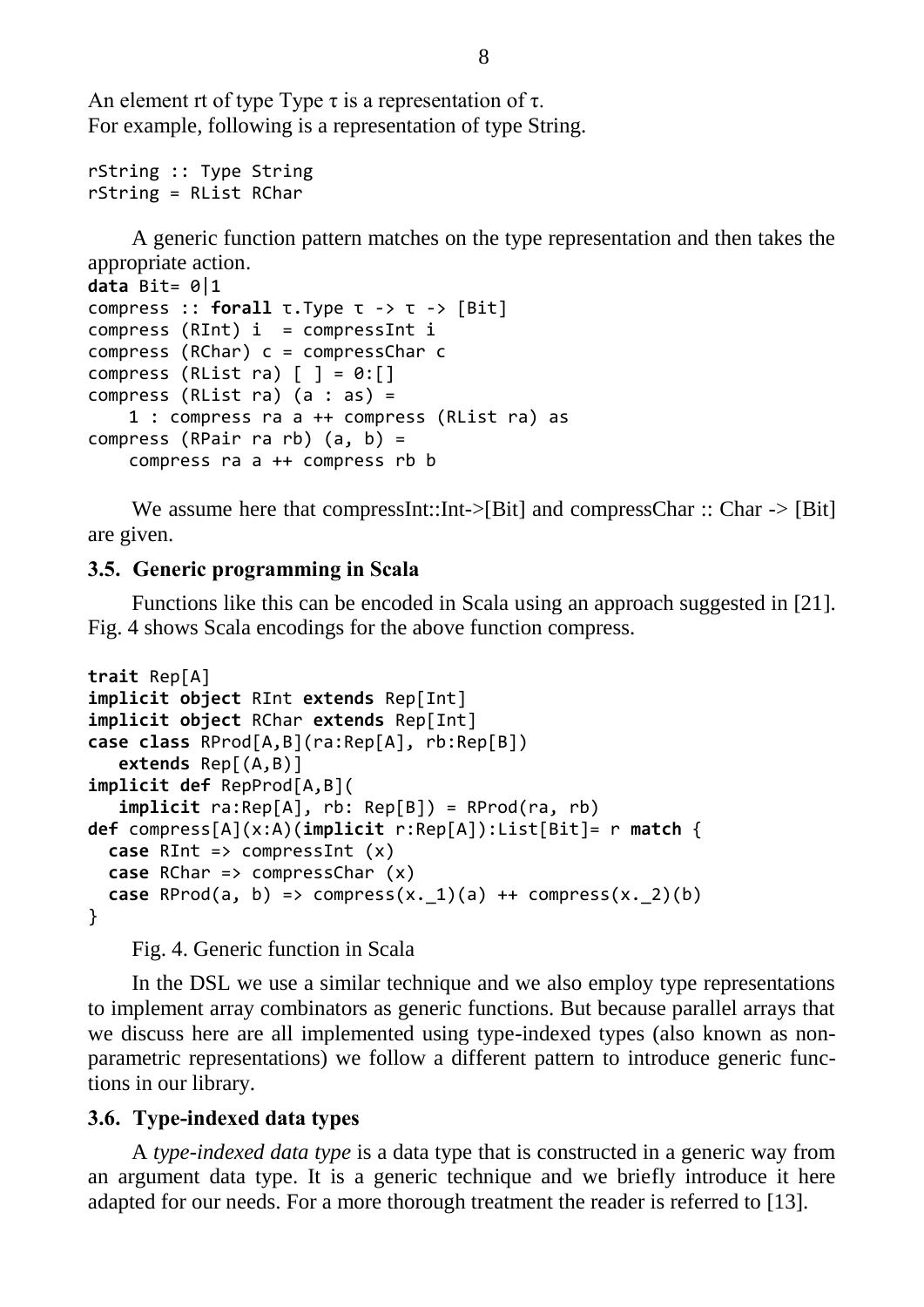In our example, in the case of parallel arrays, we have to define an array type by induction on the structure of the type of an array element.

Suppose we have a trait PArray[T] (to represent parallel arrays) and convenience type synonym PA[T] defined as

```
trait PArray[A] // here PArray stands for Parallel Array
type PA[A] = PArray[A]
```
For this abstract trait we want to define concrete representations depending on the underlying structure of type A.

First, let us define what types can be used as types of array elements. As shown in [Fig.](#page-9-0) 5 we consider a family of types constructed by the recursive definition:

|                        | $A, B = Unit$   Int   Float   Boolean // base types |                                         |
|------------------------|-----------------------------------------------------|-----------------------------------------|
| (A,B)                  | // product (pair of types)                          |                                         |
| $\left  \right  (A B)$ |                                                     | // sum type where $(A B) = Either[A,B]$ |
| $ $ PArray $[A]$       | // nested array                                     |                                         |

Fig. 5. Family of element types

<span id="page-9-0"></span>Thus, considering each case in the definition above, we can define a representation transformation function RT (see [Fig.](#page-9-1) 6) that works on types. It was shown [4] how such array representations enable nested parallelism to be implemented in a systematic way

```
RT: * -> *
RT[PArray[Unit]] = UnitArray(len:Int)
RT[PArray[T]] = BaseArray(arr:Array[T])
                   where T = Int \mid Float \mid Boolean
RT[PArray[(A,B)]] = PairArray(a:RT[PArray[A]], 
                                b:RT[PArray[B]])
RT[PArray[(A|B)]] = SumArray( flags: RT[PArray[Int]], 
                 a: RT[PArray[A]], 
                 b: RT[PArray[B]])
RT[PArray[PArray[A]]] = NArray(
                 values : RT[PArray[A]], 
                 segments: RT[PArray[(Int,Int)]])
```
Fig. 6. Representation Transformation

<span id="page-9-1"></span>Below we show how to use Scala"s *case classes* to represent structure nodes of a concrete representation (UnitArray, BaseArray, etc.) and how to keep the data values (data nodes) unboxed in Scala arrays (Array[A]). A graphical illustration of these representations is shown on in [Fig.](#page-10-1) 7. For details related to these representations we refer to [4].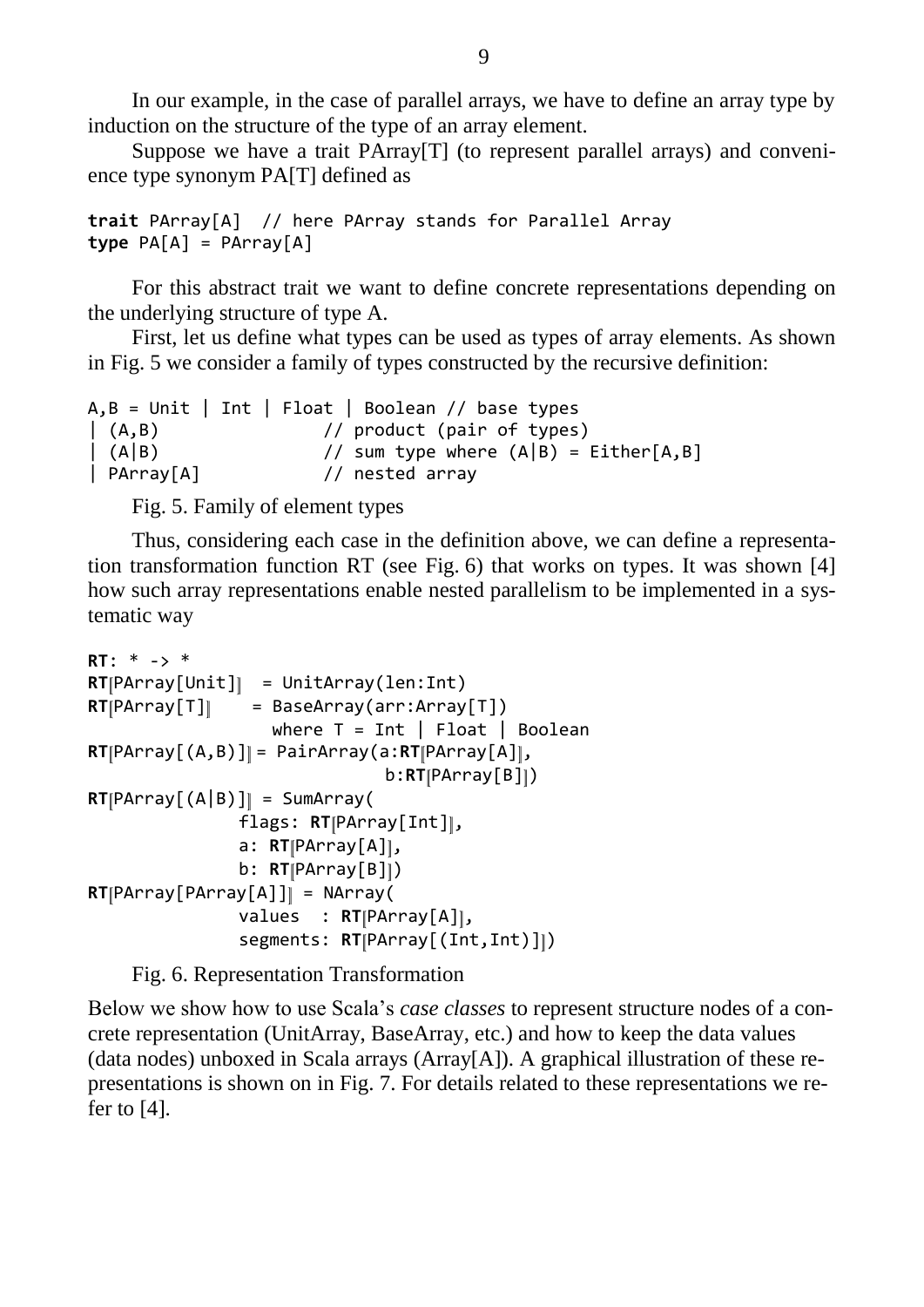

<span id="page-10-1"></span>

Consider as an example a representation of a sparse matrix rendered by applying RT function to Matrix type. It is shown graphically in [Fig.](#page-10-2) 8.

type VectorElem = (Int,Float)

type SparseVector = PArray[VectorElem]

```
type Matrix = PArray[SparseVector]
```


Fig. 8. Sparse matrix representation

# <span id="page-10-2"></span><span id="page-10-0"></span>**3.7. Type-indexed arrays in the DSL's implementation**

To employ the above techniques in the design of our DSL lets first represent a type structure of an array element type by using the Scala encodings of generic functions described above (see [23] for details).

10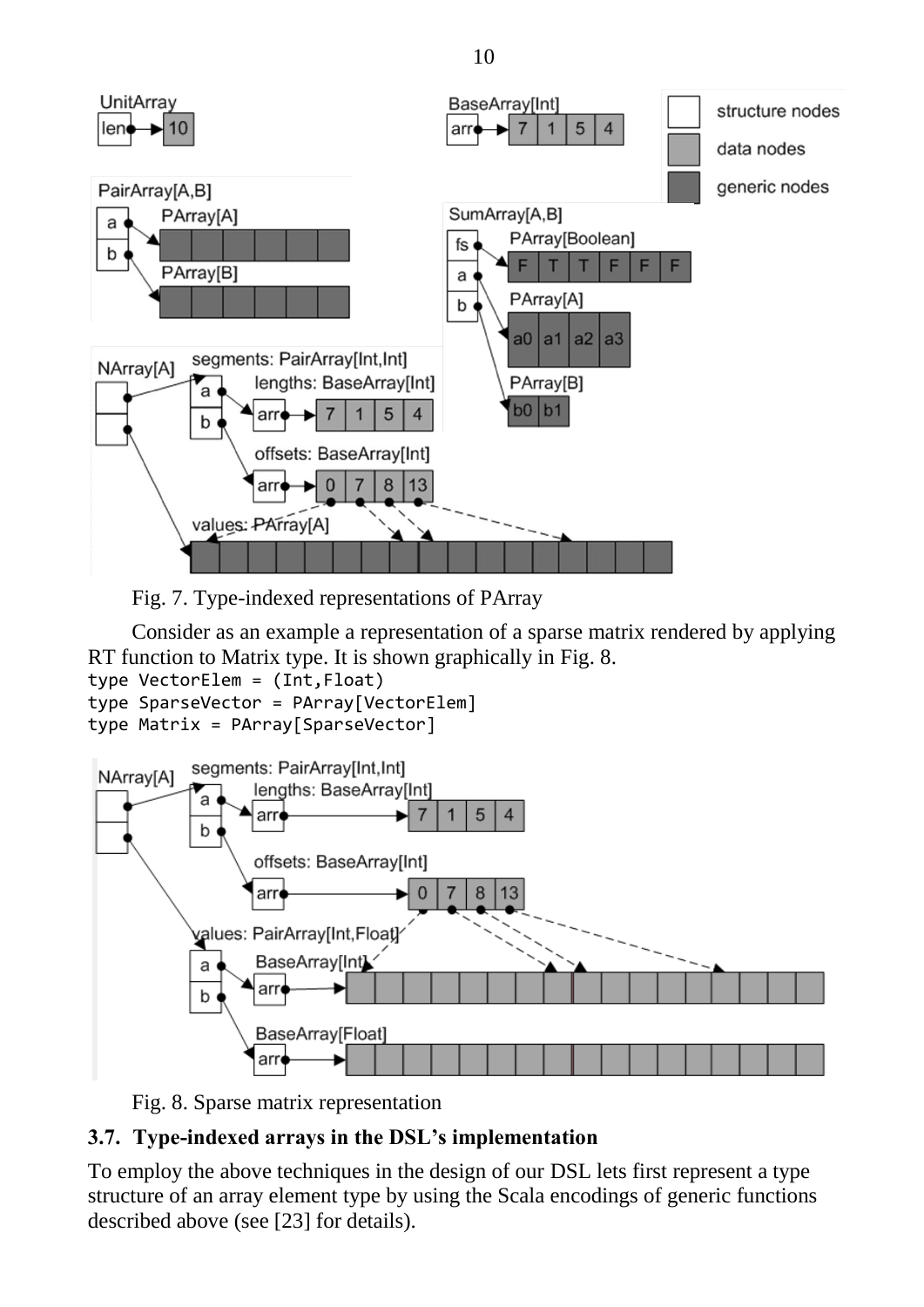```
type Elem[A] = Element[A] // convenience type synonim
trait Element[A] { // abstract type descriptor for type A
  def replicate(count: Int, v: A): PA[A] // factory methods
  def fromArray(arr: Array[A]): PA[A]
}
class BaseElement[T] extends Element[T] {
  def fromArray(arr:Array[T]) = BaseArray(arr)
  def replicate(len:Int,v:T) = BaseArray(Array.fill(len)(v))
}
implicit val unitElement: Elem[Unit] = new UnitElement
implicit val intElement: Elem[Int] = new BaseElement[Int]
implicit val floatElement: Elem[Float] =
                                     new BaseElement[Float]
implicit def pairElement[A,B]
   (implicit ea: Elem[A], eb: Elem[B]) = new Element[(A,B)] {
 def replicate(count: Int, v: (A, B)) =
        PairArray(ea.replicate(count, v. 1),
                   eb.replicate(count, v._2))
}
```
Fig. 9. Representation of the types of array elements

<span id="page-11-0"></span>Note, that in Scala we can equip type representations with generic functions (replicate in this sample) by using inheritance. Moreover, we can use a concrete array representation (PairArray) in the implementation for a particular type case (pairElement). All these lead to a fully generic while still statically typed code.

Next, we need to represent arrays as type-indexed data types thus implementing the RT function defined in previous section. Consider the code shown in [Fig.](#page-11-1) 10.

```
type PA[A] = PArray[A] // convenience type synonim
trait PArray[A] 
case class UnitArray(len: Int) extends PArray[Unit] 
case class BaseArray[A:Elem](arr: Array[A]) 
    extends PArray[A]
case class PairArray[A:Elem,B:Elem](a: PA[A], b:PA[B]) 
    extends PArray[(A,B)]
case class NArray(values:PA[A], segments:PA[(Int,Int)])
    extends PArray[PA[A]]
```
Fig. 10. Concrete array classes

<span id="page-11-1"></span>To define generic (polytypic) functions over our arrays we first declare them in the PArray trait:

```
trait PArray[A] { 
   def length: Int 
   def map[B:Elem](f: A => B): PA[B] 
   /* and other methods */
}
```
And then we implement these abstract methods in concrete array classes. Note how the implementation changes depending on the type of an array element.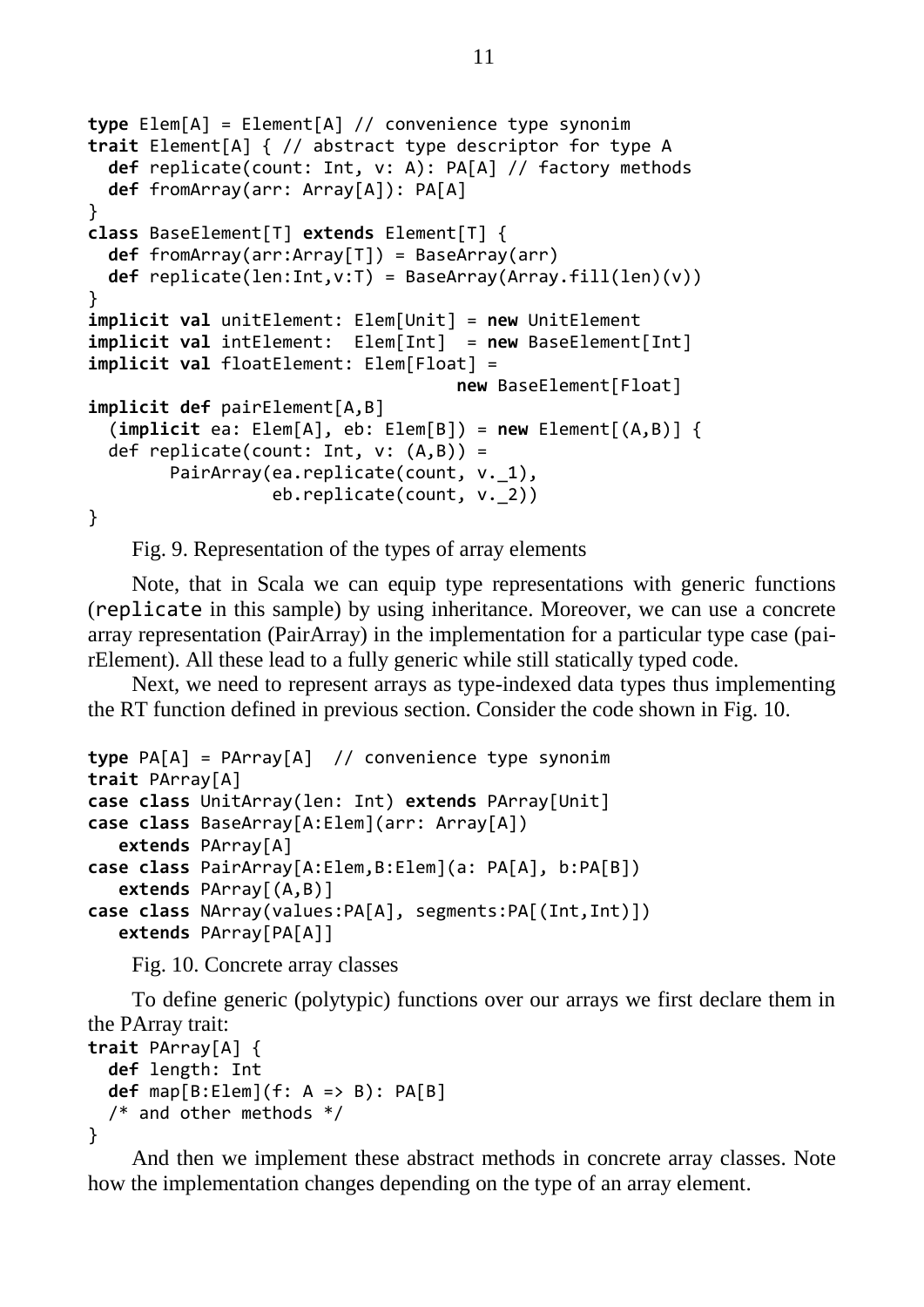```
case class UnitArray(len: Int) extends PArray[Unit] {
   def length = len
   def map[B:Elem](f: Unit=>B) = 
     element[B].tabulate(len)(i \Rightarrow f())}
case class BaseArray[A:Elem](arr: Array[A]) 
    extends PArray[A] { 
   def length = arr.length
  def map[B:Element(f: A \Rightarrow B) =element[B].tabulate(arr.length)(i \Rightarrow f(arr(i)))}
case class PairArray[A:Elem,B:Elem](a:PA[A], b:PA[B]) 
    extends PArray[(A,B)] { 
   def length = a.length
   def map[R:Elem](f: ((A,B)) => R) = 
     element[R].tabulate(length)(i \Rightarrow f(a(i),b(i)))}
case class NArray[A:Elem](arr:PA[A],segments: PA[(Int,Int)])
    extends PArray[PArray[A]] { 
   def length = segments.length
   def map[R:Elem](f: PA[A] => R): PA[R] = 
     element[R].tabulate(length)(
            i \Rightarrow \{ val (p,1) = segments(i); f(arr.slice(p,1)) \}\overline{\phantom{a}}}
```
<span id="page-12-1"></span>Fig. 11. Polytypic PArray methods

#### <span id="page-12-0"></span>**3.8. Lightweight Modular Staging (LMS)**

So far, given a type A of an array element we know how to build a type-indexed representation of the array using RT function thus yielding RT[PA[A]] type. Next, we have seen how to encode in our DSL these array representations together with polytypic operations on them. These techniques form the basis of our sequential reference implementation of nested data parallelism (as described in [23]).

As it was mentioned before, our sequential implementation is straightforward, inefficient and is supposed to be used for debugging (in the aforementioned simulation mode). To enable a parallel and efficient implementation, we employ a polymorphic embedding technique, namely its particular instance of it known as *Lightweight Modular Staging (LMS)* [24]

In the name LMS, *Lightweight* means that it uses just Scala"s type system. *Modular* means that we can choose how to represent intermediate representation (IR) nodes, what optimizations to apply, and which code generators to use at runtime. And *Staging* means that a program instead of executing a value, first, produces other (optimized) program (in form of a program graph) and then executes that new program to produce the final result.

Consider the method matrixVectorMul in [Fig.](#page-5-0) 1. and types Matrix, Vector that were used in its declaration. That is how we usually write methods in our programs. Instead of this, in LMS framework, in order to express staging, we are required to **lift**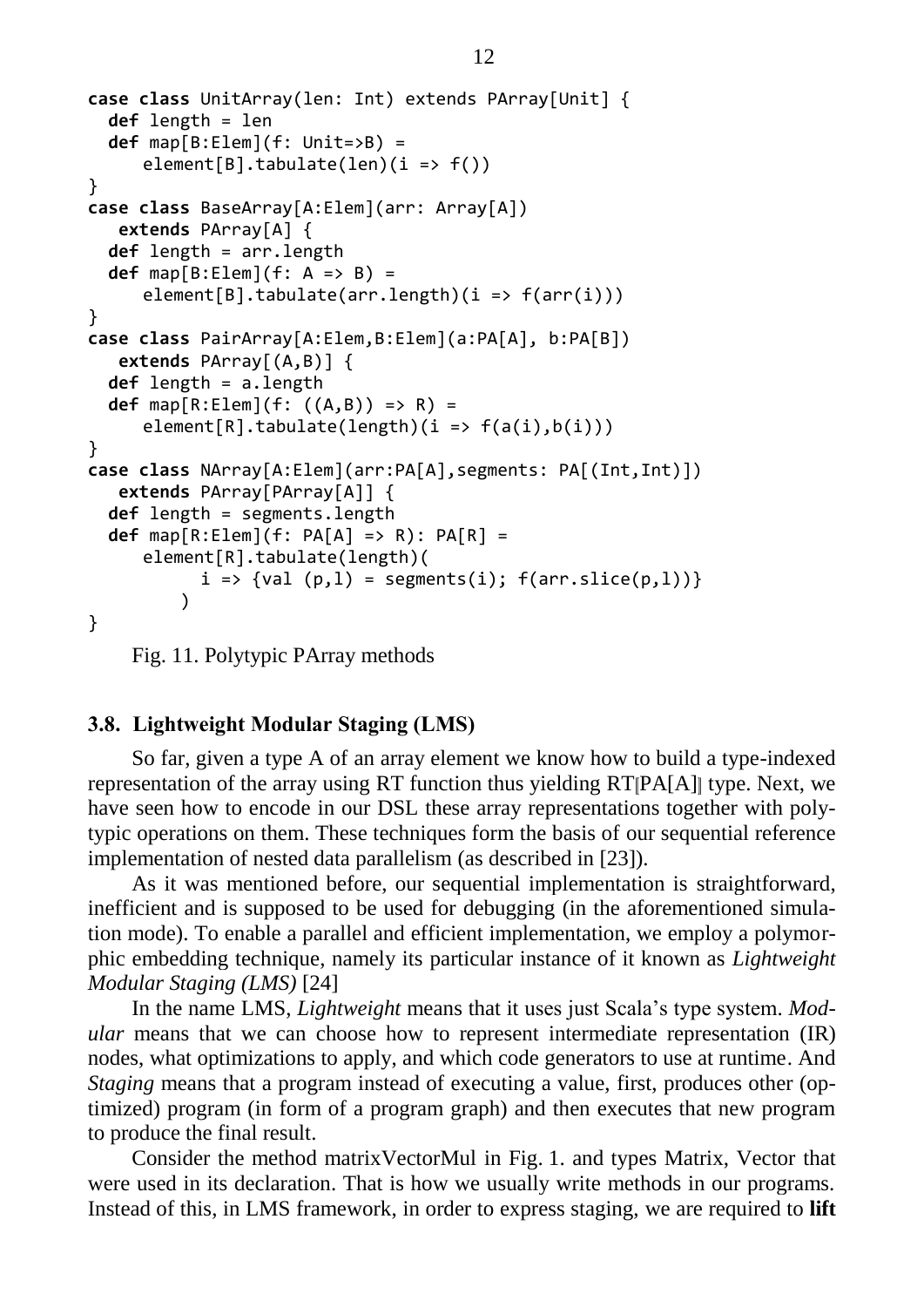some types using the type constructor Rep[\_] and use Rep[Matrix], Rep[Vector], etc. In fact, sparseVectorMul should have been declared like this to enable polymorphic embedding

```
def sparseVectorMul(
       sv: Rep[SparseVector], v: Rep[Vector]): Rep[Float] =
     sum(sv map { case Pair(i,value) => v(i) * value })
```
In the case of sequential implementation we define Rep as

type  $Rep[A] = A$ 

and provide sequential implementation using a usual evaluation semantics of the host language (i.e. Scala).

On the other hand, LMS is a staging framework and we want to build IR instead of just evaluating the method. To achieve this, LMS defines Rep as shown in [Fig.](#page-13-0) 12.

```
trait BaseExp extends Base with Expressions { 
   type Rep[T] = Exp[T]
}
trait Expressions { 
   abstract class Exp[T] 
   case class Const[T](x: T) extends Exp[T] 
   case class Sym[T](n: Int) extends Exp[T]
   abstract class Def[T] // operations (defined in subtraits) 
   class TP[T](val sym: Sym[T], val rhs: Def[T]) 
   var globalDefs: List[TP[_]] = Nil
   def findDefinition[T](d: Def[T]): TP[T] = 
          globalDefs.find(_.rhs == d) 
   def findOrCreateDefinition[T](d: Def[T]): TP[T] =
          findDefinition(d).getOrElse{
            createDefinition(fresh[T],d)
 }
  implicit def toExp[T](x: T): Exp[T] = Const(x) implicit def toExp[T](d: Def[T]): Exp[T] = 
       findOrCreateDefinition(d).sym 
}
```
Fig. 12. How Rep[T] defined in LMS

<span id="page-13-0"></span>This, in effect, enables lifting of the method" bodies too, so that its evaluation yields a program graph.

Lifting of expressions is performed when the code is compiled using Virtualized Scala [2]. For example, consider the following lines of code:

val  $x: Rep[Int] = 1$ val  $y = x + 1$ 

There is no method  $+$  defined for Rep[Int], but we can define it on DSL level without providing any concrete implementation as follows: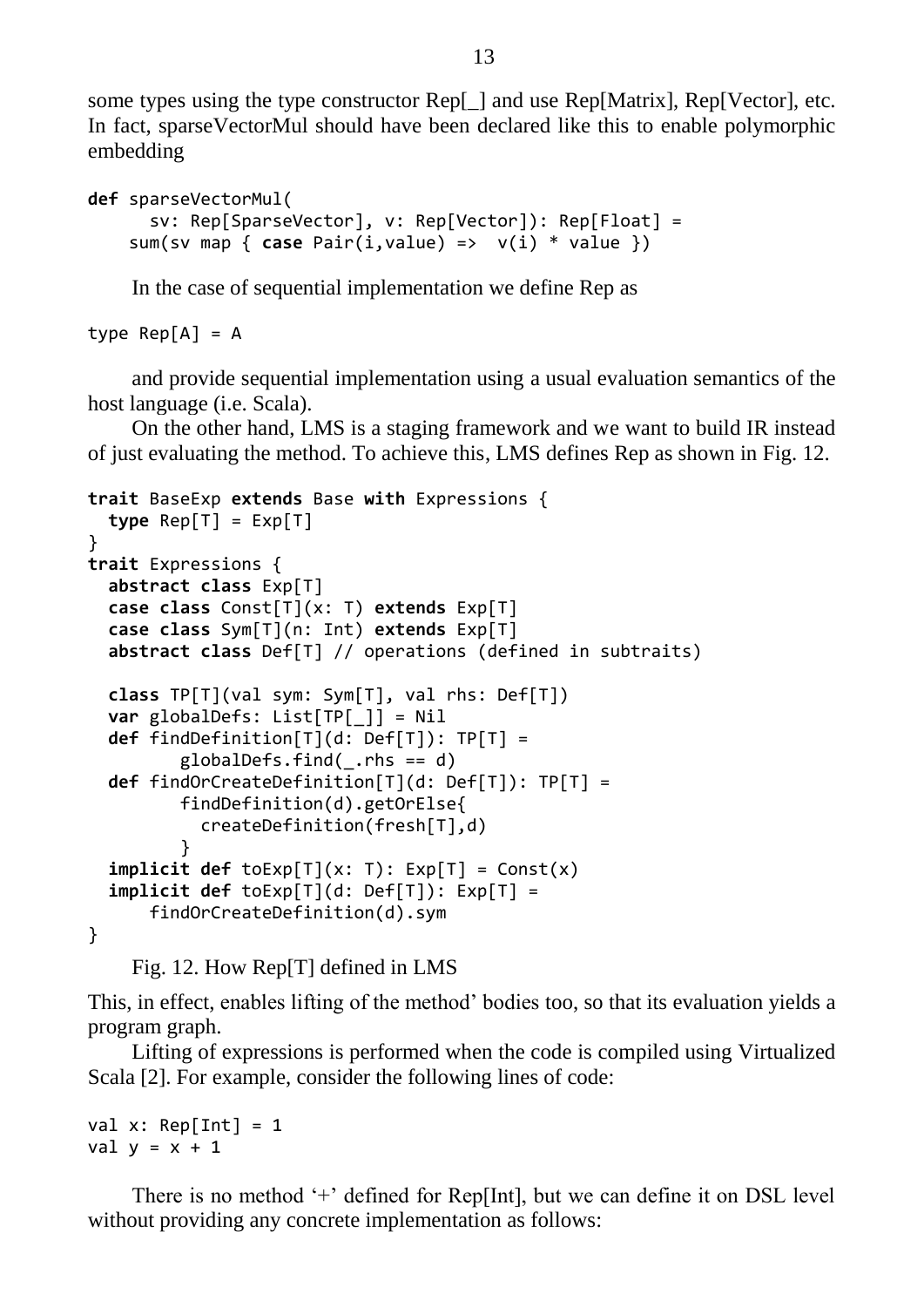```
trait IntOps extends Base { 
   def infix_+(x: Rep[Int], y: Rep[Int]): Rep[Int]
}
```
When such a declaration is in the scope of  $x+1$  then  $+$  is replaced by Scala compiler with  $\text{infix} + (x, \text{toExp}(1))$ .

In a staging context infix  $+$  is defined so that it generates an IR node of the operation

```
trait IntOpsExp extends BaseExp with IntOps { 
  case class IntPlus(x:Exp[Int],y:Exp[Int]) extends Def[Int] 
 def infix +(x: Exp[Int], y: Exp[Int]) = IntPlus(x,y)}
```
Here IntPlus is an IR node that represents  $+$  in the program graph. Note that infix\_+ should return Rep[Int] while IntPlus extends Def[Int], so implicit conversion

```
implicit def toExp[T](d: Def[T]): Exp[T] = 
       findOrCreateDefinition(d).sym
```
which is defined in Expressions trait is called here thus providing graph building machinery.

We refer to [24] for detailed explanation of how LMS works.

# <span id="page-14-0"></span>**4. Polytypic Staging**

We have shown that for each type A of array element we use the type representation function RT to build type-indexed representation of PArray[A] type. We also showed how we define PArray"s methods using polytypic techniques so that once defined they work for all types in the family. Thus, emphasizing the domain-specific nature of our library and considering its polytypic design we can think of it as a *polytypic DSL*.

If we want to *deeply* embed our Polytypic DSL in Scala by applying Polymorphic Embedding techniques in general and LMS framework in particular we need to answer the question: "*How are we going to lift type-indexed types along with polytypic functions in the Rep world?*"

In this section we describe Polytypic Staging, – our approach to "deep embedding" of Polytypic DSLs. By design, our framework:

- $\triangleright$  is an extension of LMS
- **F** respects type-indexed representations described before
- adds additional dimension of flexibility to LMS by making it polytypic
- behaves as core LMS in the non-polytypic case

#### <span id="page-14-1"></span>**4.1. Staged Values**

To be consistent with LMS, we do not change the original definition of Rep, but we need to make some extensions to account for a polytypic case, they are shown in the following listing in italicized bold.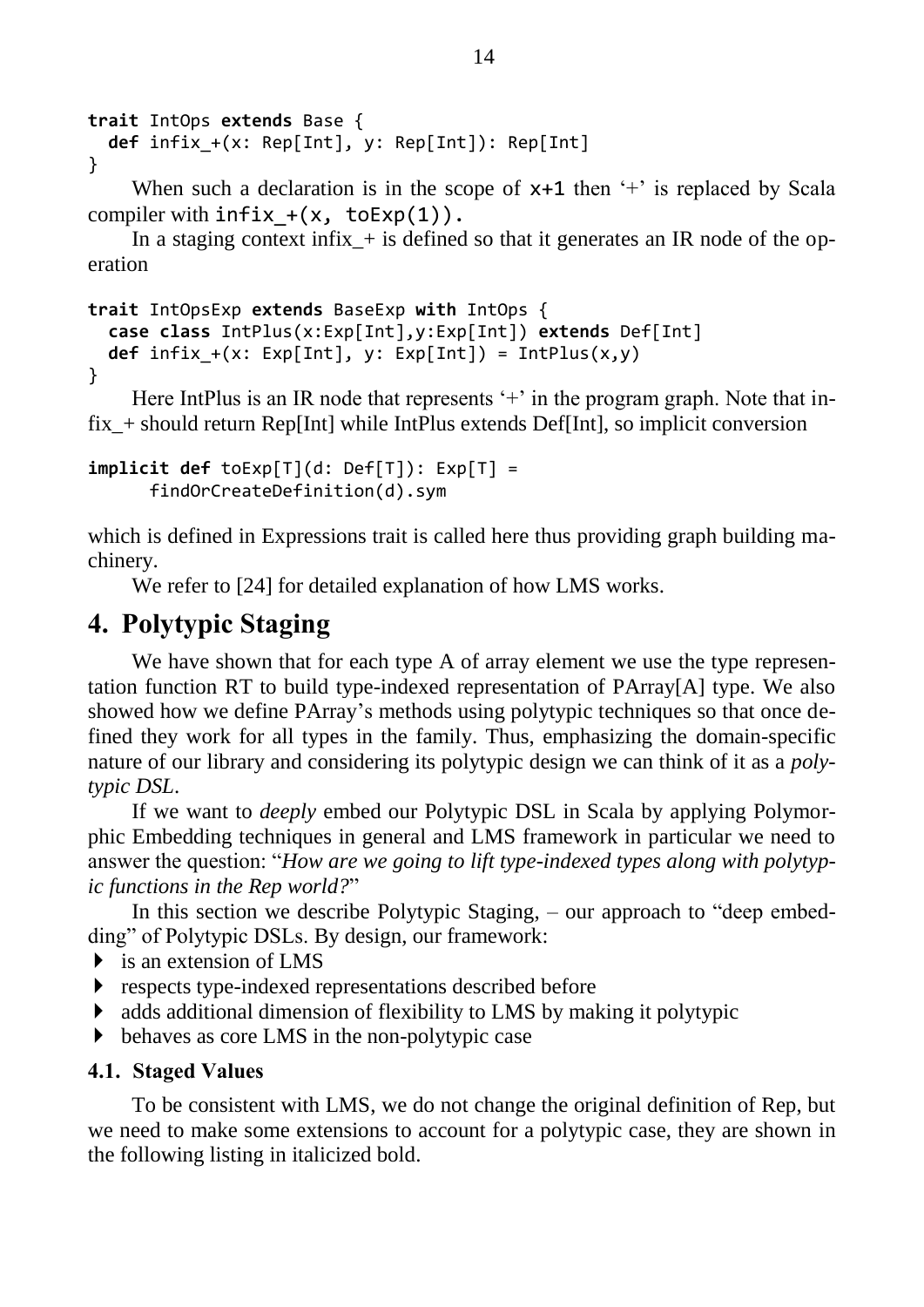```
type Rep[T] = Exp[T]abstract class Exp[+T] {
 def Type: Manifest[T] = manifest[T] // in LMS
  def Elem: Elem[T] // added in Scalan
}
case class Sym[T:Elem](val id: Int) extends Exp[T] {
  override def Elem = element[T]
}
case class Const[+T:Manifest](x: T) extends Def[T]
def element[T] = implicity[Element[T]]
```
These additions ensure that each staged value has a runtime type descriptor that we use to implement polytypism. We also regard constants as definitions (more precisely as operations of arity 0), and we can do it without a loss of generality since given a symbol we can always extract its right-hand-side definition by using Def extractor [20] defined in core LMS

```
object Def {
   def unapply[T](e: Exp[T]): Option[Def[T]] = e match { 
    case s \omega Sym() => findDefinition(s).map( .rhs)
     case _ => None
   }
}
```
Treating constants as definitions in our implementation of LMS means that any lifted value of type Rep[T] is always an instance of Sym[T] which simplifies our implementation.

### <span id="page-15-0"></span>**4.2. Type Descriptors**

The descriptors of types of array elements shown in [Fig.](#page-11-0) 9 remain unchanged. This means that we can keep our type representation schema with one adaptation: we need to lift all the methods of Element[T] trait.

```
type Elem[A] = Element[A] 
trait Element[A] {
   def replicate(count: Rep[Int], v: Rep[A]): PA[A]
   def fromArray(arr: Rep[Array[A]]): PA[A]
}
class BaseElement[T] extends Element[T] {
   def fromArray(arr: Rep[Array[A]]) = BaseArray(arr)
   def replicate(len: Rep[Int], v: Rep[A]) = 
            BaseArray(ArrayFill(len, v))
}
implicit val unitElement: Elem[Unit] =new UnitElement
implicit val intElement: Elem[Int] = new BaseElement[Int]
implicit val floatElement:Elem[Float]=new BaseElement[Float]
implicit def pairElement[A,B]
   (implicit ea: Elem[A], eb: Elem[B]) = new Element[(A,B)] {
   def replicate(count:Rep[Int], v:Rep[(A,B)]):PA[(A,B)] = 
         PairArray(ea.replicate(count, v. 1),
                    eb.replicate(count, v._2))
}
```
<span id="page-15-1"></span>Fig. 13. Staged representation of types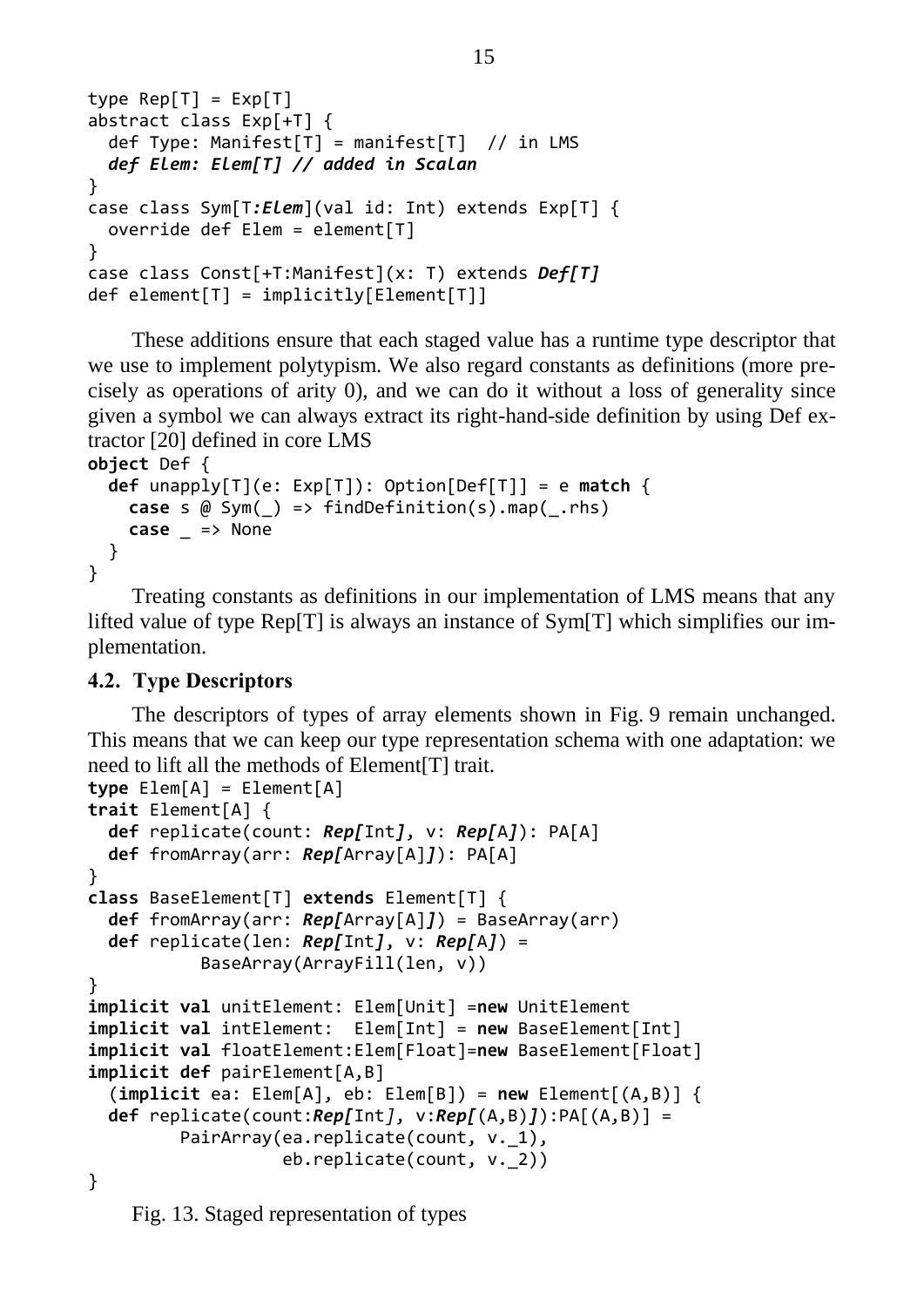Note that even after the lifting of the methods their bodies remain literally the same. This is achieved by systematic use of Rep[T] type constructor in signatures of classes and methods. We also employ Scala idiom known as the "pimp my library" pattern to add methods that work with values lifted over Rep[T]. For example, con-sider expressions v. 1 and v. 2 in [Fig.](#page-16-1) 13, whose implementation is shown in Fig. 14.

```
def unzipPair[A,B](p: Rep[(A,B)]): (Rep[A],Rep[B]) = p match {
   case Def(Tup(a, b)) => (a, b)
  case \equiv \Rightarrow (First(p), Second(p))
}
class PairOps[A:Elem,B:Elem](p: Rep[(A,B)]) {
   def _1: Rep[A] = { val (a, _) = unzipPair(p); a }
  def [2: \text{Rep}[B] = \{ val(\_, b) = unzipPair(p); b \}}
implicit def pimpPair[A:Elem,B:Elem](p: Rep[(A,B)]) = new PairOps(p)
case class Tup[A,B](a: Exp[A], b: Exp[B]) 
    extends Def[(A,B)]
case class First[A,B](pair: Exp[(A,B)]) 
    extends Def[A]
case class Second[A,B](pair: Exp[(A,B)]) extends Def[B]
```
Fig. 14. Staging methods using Pimp my Library pattern

<span id="page-16-1"></span>Note how we use the core LMS"s Def extractor to implement staging logic. Given lifted pair (p: Rep[ $(A, B)$ ]) we either successfully extract Tup(a,b) constructor and return original constituents of the pair, or we emit new IR nodes thus deferring tuple deconstruction until later stages.

Figures above show how we implement our polytypic staging framework on top of core LMS, but as we will see in the next section, to lift type-indexed representations of PArray[A] over Rep[\_] and to stage polytypic array methods we still need to introduce some extensions above core LMS.

#### <span id="page-16-0"></span>**4.3. Staging type-indexed data types**

Polytypism in our DSL is focused around the PArray[A] trait (which on the DSL level represents parallel arrays) and every value of the PArray[T] type has a typeindexed representation that is built by induction on the structure of T. We also extensively use a convenience type synonym PA defined as follows:

```
trait PArray[A] 
type PA[A] = Rep[PArray[A]]
```
Thus, PA is no longer a synonym of PArray and now it is a synonym of lifted PArray. In other words PA[T] is a lifted value of array with elements of type T.

Let us use the example in [Fig.](#page-15-1) 13 to illustrate how values of the type PArray are staged (or lifted) in our polytypic staging framework. First, notice that replicate method of pairElement produces a value of  $PA[ (A, B) ]$  type which is a synonym of  $Rep[PArray[(A, B)]]$  and so it is a lifted  $PArray[(A, B)]$  and in LMS such values are represented by symbols of type  $Sym[PArray[(A,B)]]$ . Thus having a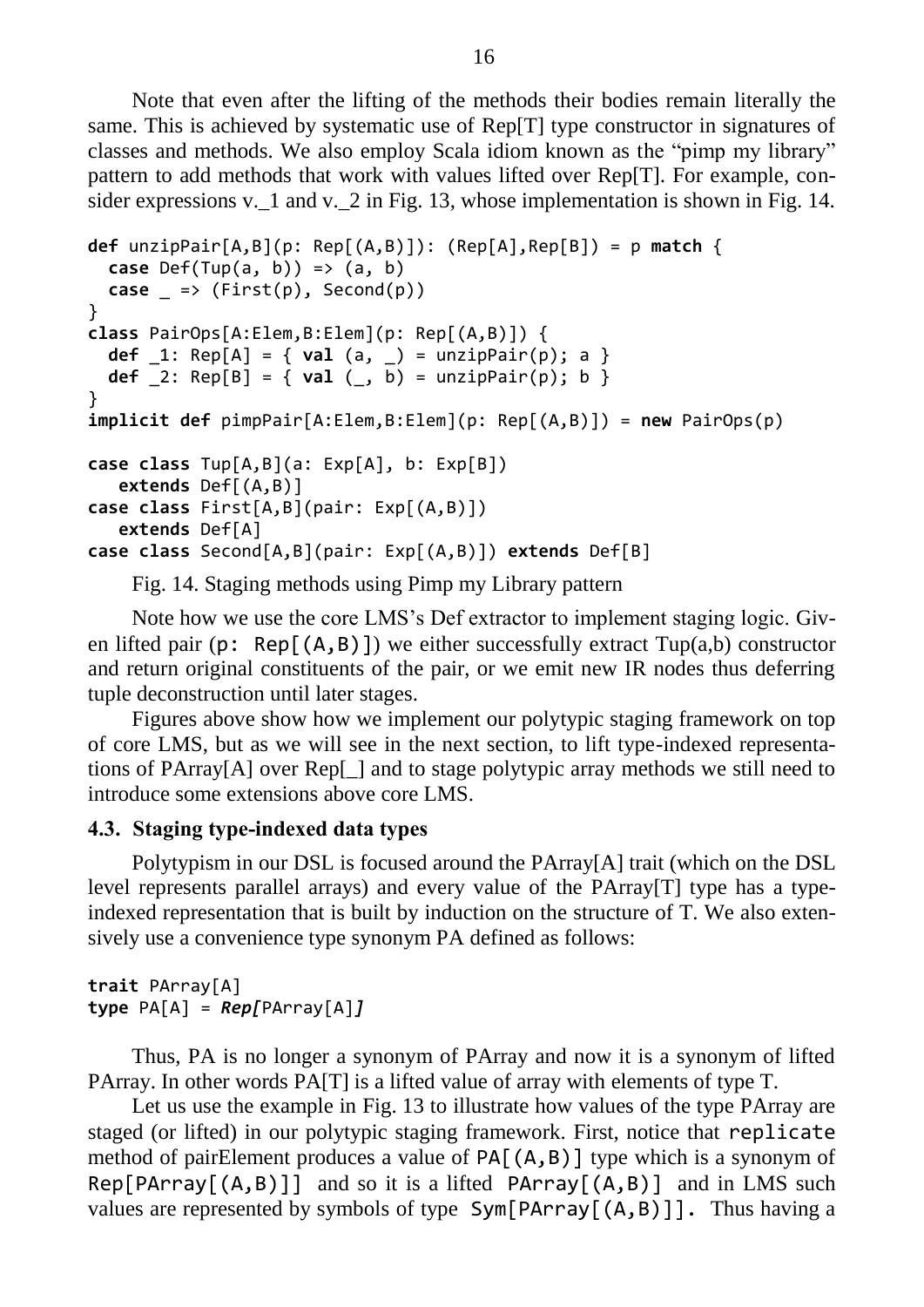value of type  $PA[(A,B)]$  we can think of it as a value of some symbol of type Sym[PArray[(A,B)]].

Next, recall that in LMS we get lifted values of the type Rep[T] by implicit conversion (recall that  $Rep[T] = Exp[T]$ ):

```
implicit def toExp[T](d: Def[T]): Exp[T] = 
                  findOrCreateDefinition(d).sym
```
which is automatically inserted by the compiler, converts any definition to a symbol and builds a program graph as its side effect. We employ this design by deriving all classes that represent arrays from Def[T] with appropriate T. As an example see [Fig.](#page-15-1) 13 where PairArray is returned by the method replicate. Definitions to represent arrays are shown in [Fig.](#page-17-0) 15.

```
abstract class PADef[A] extends Def[PArray[A]] 
                            with PArray[A]
case class UnitArray(len: Rep[Int]) extends PADef[Unit] 
case class BaseArray[A:Elem](arr: Rep[Array[A]]) 
    extends PADef[A] 
case class PairArray[A:Elem,B:Elem](a: PA[A], b: PA[B])
    extends PADef[(A,B)] 
case class SumArray[A:Elem,B:Elem]
                     (flags: PA[Boolean], a: PA[A], b: PA[B])
    extends PADef[(A|B)]
case class NArray[A:Elem](arr:PA[A], segments:PA[(Int,Int)])
    extends PADef[PArray[A]]
```
Fig. 15. Array classes as graph nodes (Defs)

<span id="page-17-0"></span>Compare these classes with those shown in [Fig.](#page-11-1) 10. and note how class signatures became lifted either explicitly by using Rep[T] constructor or implicitly by redefining PA[T] synonym as Rep[PArray[A]]. Moreover, the type Representation Transformation function TR shown in [Fig.](#page-9-1) 6 also remains almost the same, but works with lifted types (see [Fig.](#page-18-0) 16). This similarity is due to the polymorphic embedding design of our approach where we want to give different implementations to the same code.

Note, how we mix-in the PArray[A] trait into every graph node of the type PA-Def[A]. In this way, when we stage (or lift over Rep) a type-indexed representation of PArray[T] we both create structure nodes using our concrete array classes and at the same time we build program graph nodes.

The Representation Transformation in a staged context is shown in [Fig.](#page-18-0) 16.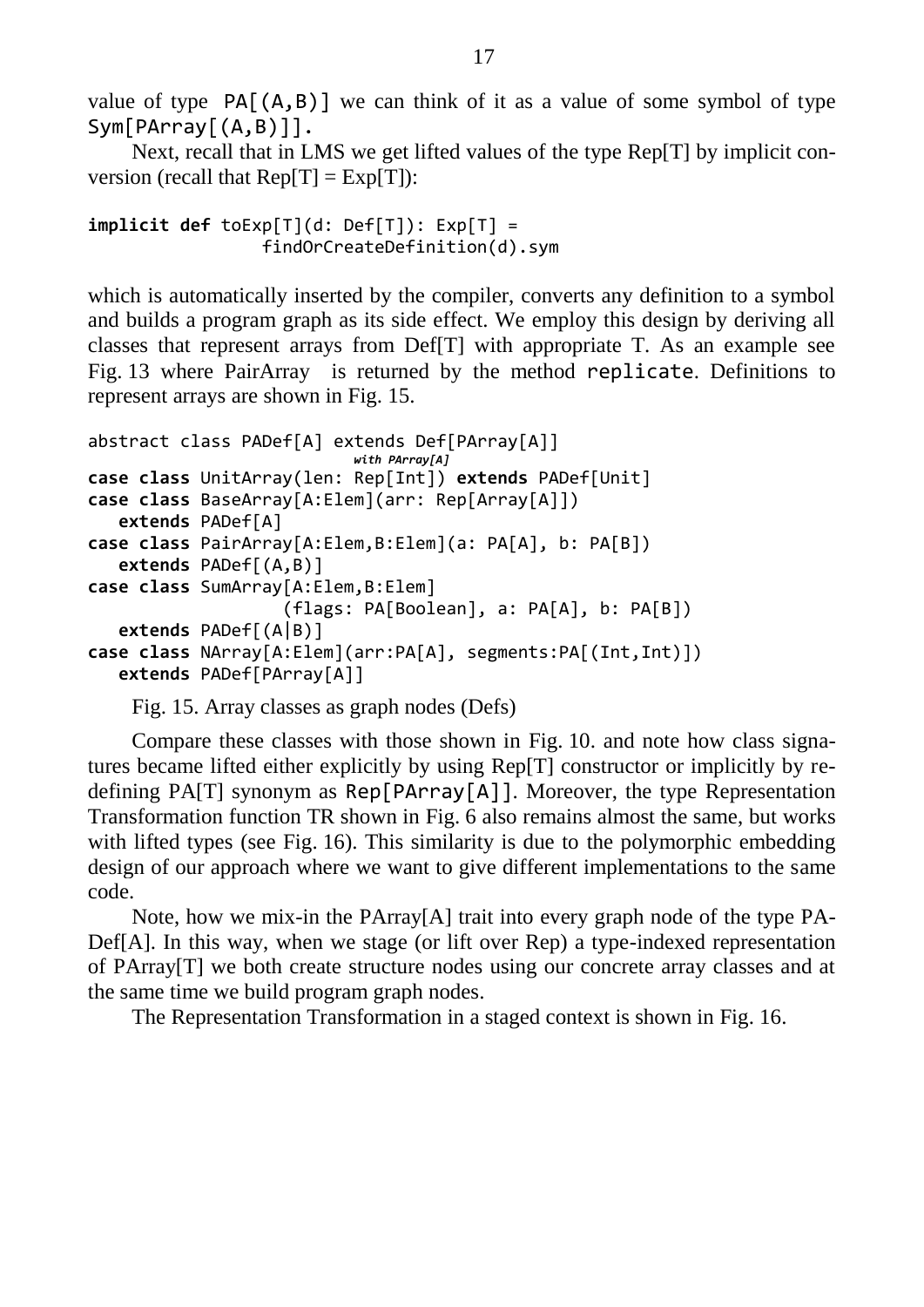```
L[UnitArray(len: Rep[Int])] = Sym[PArray[Unit]]
L[BaseArray[T](arr:Rep[Array[T]])] = Sym[PArray[T]] 
                                     where T=Int|Float|Boolean
L[PairArray(a:PA[A], b:PA[B])] = Sym[PArray[(A,B)]]
L[SumArray(flags:PA[Boolean],
           a:PA[A], b:PA[B]) = Sym[PArray[(A|B)]]
L[NArray(values:PA[A],
          segments:PA[(Int,Int)])] = Sym[PArray[PArray[A]]]
TR[PArray[Unit]] = UnitArray(len:Rep[Int])
TR[PArrya[T]] = BaseArray(arr:Rep[Array[T]]) 
                   where T = Int|Float|Boolean
TR[PArray[(A,B)]] = PairArray(a:L[TR[PArray[A]]],
                                b:L[TR[PArray[B]]])
TR[PArray[(A|B)]] = SumArray(flags: L[TR[PArray[Int]]], 
                a: L[TR[PArray[A]]], 
                b: L[TR[PArray[B]]])
TR[PArray[PArray[A]]] = NArray(
           values : L[TR[PArray[A]]], 
           segments: L[TR[PArray[(Int,Int)]]])
```
Fig. 16. Staged Representation Transformation

<span id="page-18-0"></span>A graphical illustration of these representations in a form of program graph is shown in [Fig.](#page-19-1) 17, where we use methods defined like this

```
def fromArray[T:Elem](x: Rep[Array[T]]): PA[T] = 
        element[T].fromArray(x)
def replicate[T:Elem](count: Rep[Int], v: Rep[T]):PA[T]=
        element[T].replicate(count, v)
```
Note also that we can achieve effects of constant propagation and partial evaluation by applying domain-specific rewritings. Our experiments show that if all input data are known at staging time, our rewriting method, while simple enough, is still able to fully evaluate intermediate graph nodes resulting in a type-indexed representation that only contains data arrays in Const nodes and structure nodes that represent PArray values. (see [Fig.](#page-19-1) 17)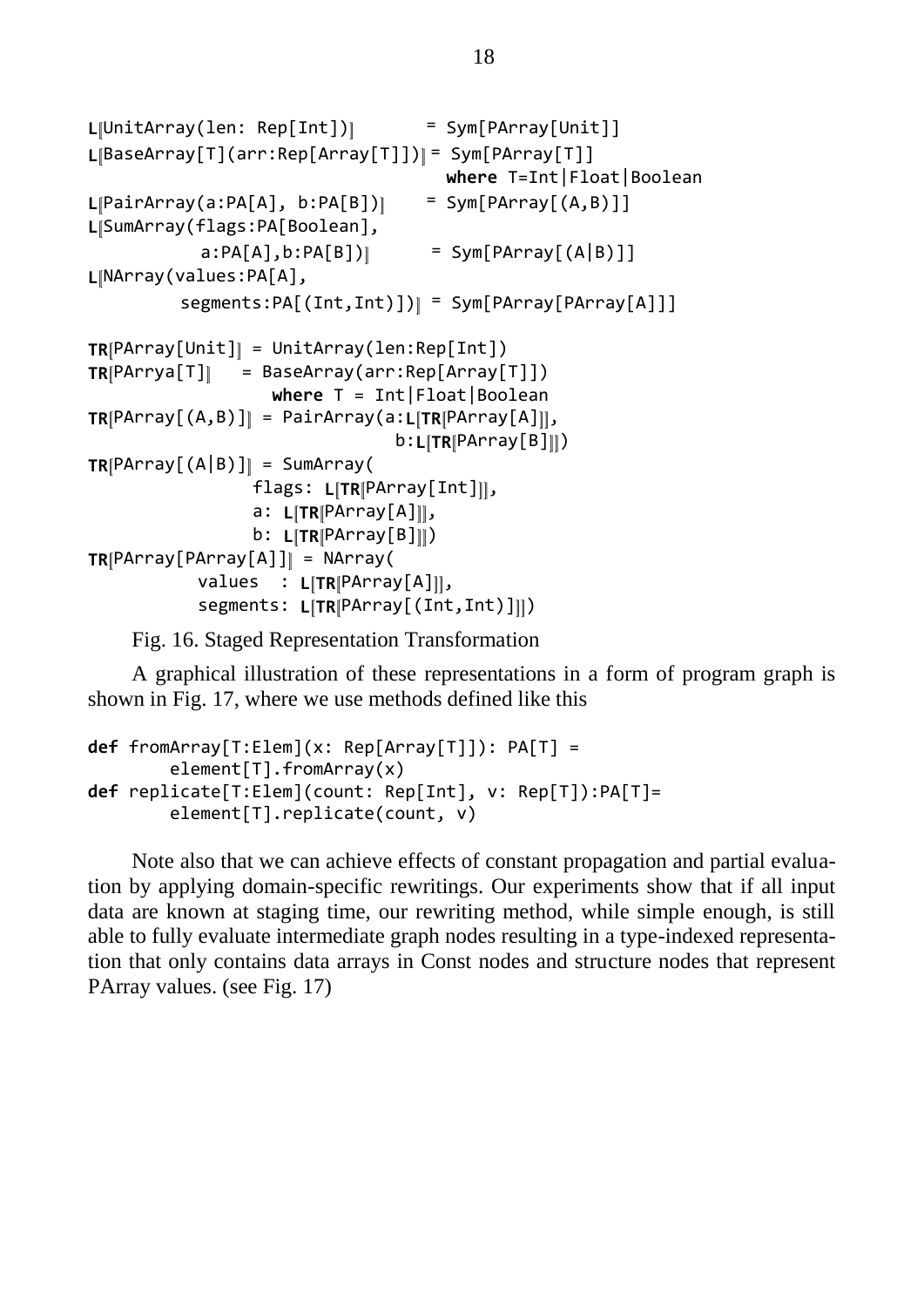

Fig. 17. Array constructors and the resulting graph

## <span id="page-19-1"></span><span id="page-19-0"></span>**4.4. Staging polytypic functions**

The same way as we lift methods in type descriptors (types derived from Element[T]) we can lift methods in concrete array classes (those derived from PArray $[T]$ ). We've already shown in [Fig.](#page-17-0) 15 how we lift signatures of array classes, here is how we stage polytypic method map (see [Fig.](#page-20-1) 18)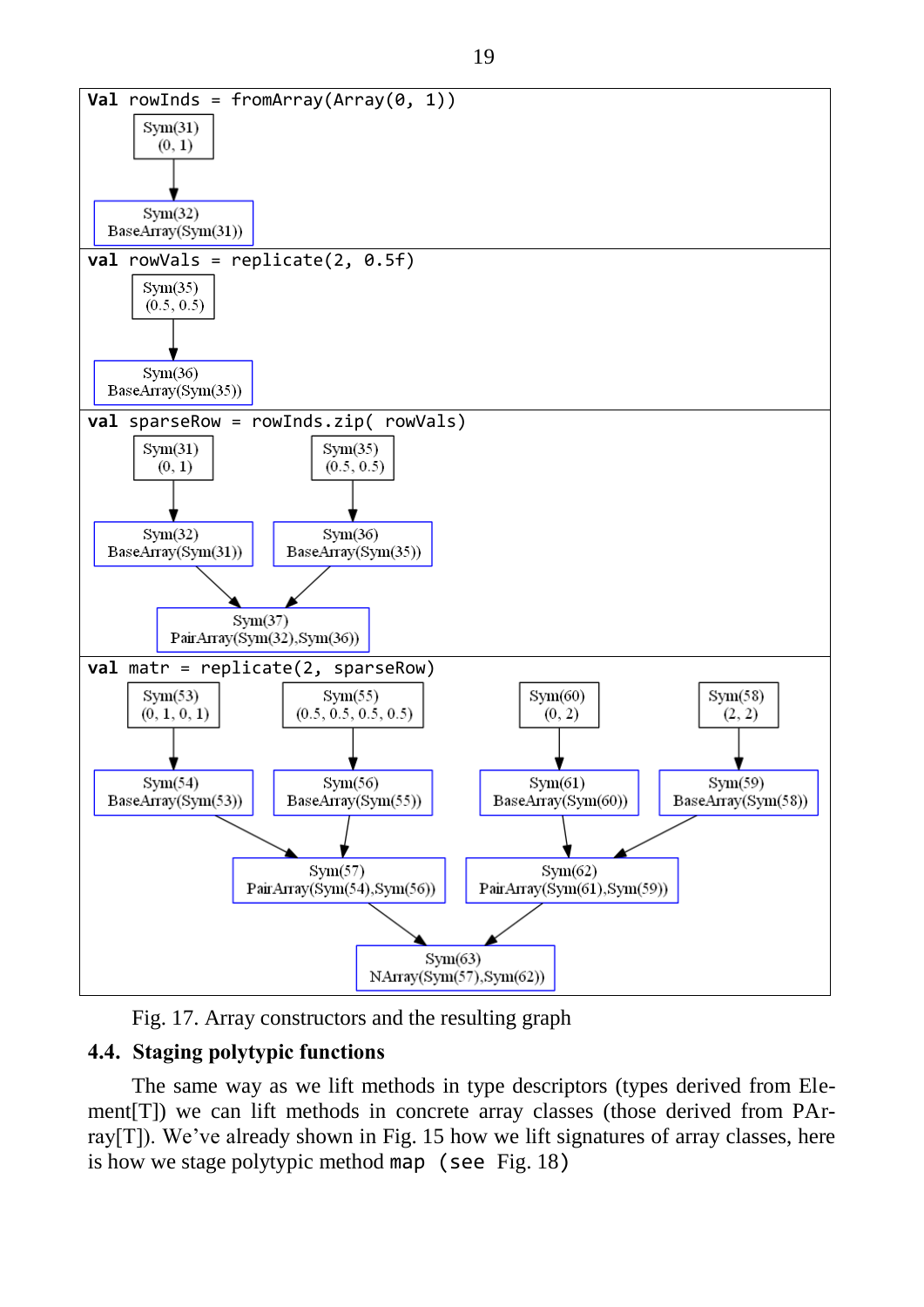```
case class UnitArray(len: Rep[Int]) extends ... { 
   def map[R:Elem](f: Rep[Unit] => Rep[R]): PA[R] = 
      element[R].tabulate(len)(i \Rightarrow f(toRep(())))}
case class BaseArray[A:Elem](arr: Rep[Array[T]]) extends ... { 
   def map[B:Elem](f: Rep[A] => Rep[B]) = 
      element[B].tabulate(arr.length)(i \Rightarrow f(ar(i)))}
case class PairArray[A:Elem,B:Elem](a:PA[A], b:PA[B]) 
    extends ... { 
   def map[R:Elem](f: Rep[(A,B)] => Rep[R]): PA[R] = {
    element[R].tabulate(length)(i \Rightarrow f(a(i),b(i))) }
}
case class NArray[A:Elem](arr:PA[A],segments:PA[(Int,Int)])
    extends ... { 
   def map[R:Elem](f: PA[A] => R): PA[R] = 
       element[R].tabulate(length)(i \Rightarrow fval Pair(p,1) = segments(i); f(arr.size(p,1)) })
}
```
Fig. 18. Staged polytypic method map

<span id="page-20-1"></span>Compare this code with the non-staged version in [Fig.](#page-12-1) 11 and note how the signature lifted over Rep and bodies of the methods remain literally unchanged.

As an example of staging something not very trivial, we show in [Fig.](#page-21-0) 19 a program graph that we get by staging the following function:

```
val svm = (sv: Rep[SparseVector])=>(v: Rep[Vector]) => 
                sparseVectorMul(sv, v)
```
### <span id="page-20-0"></span>**4.5. Generalizing Domain-Specific Rewrites**

One of the benefits that we can get out of deep embedding is the ability to perform domain-specific optimizations. For instance we can use staging time rewrites. Our method of implementing rewrites is very simple and is based on the one proposed in [24]. We just slightly improve it by making it more general while still simple.

Recall that when a definition (an instance of Def class) should be converted to Rep, an implicit conversion defined by core LMS is inserted by the compiler to do the job. [Fig.](#page-21-1) 20 shows how we redefine this conversion to enable rewritings.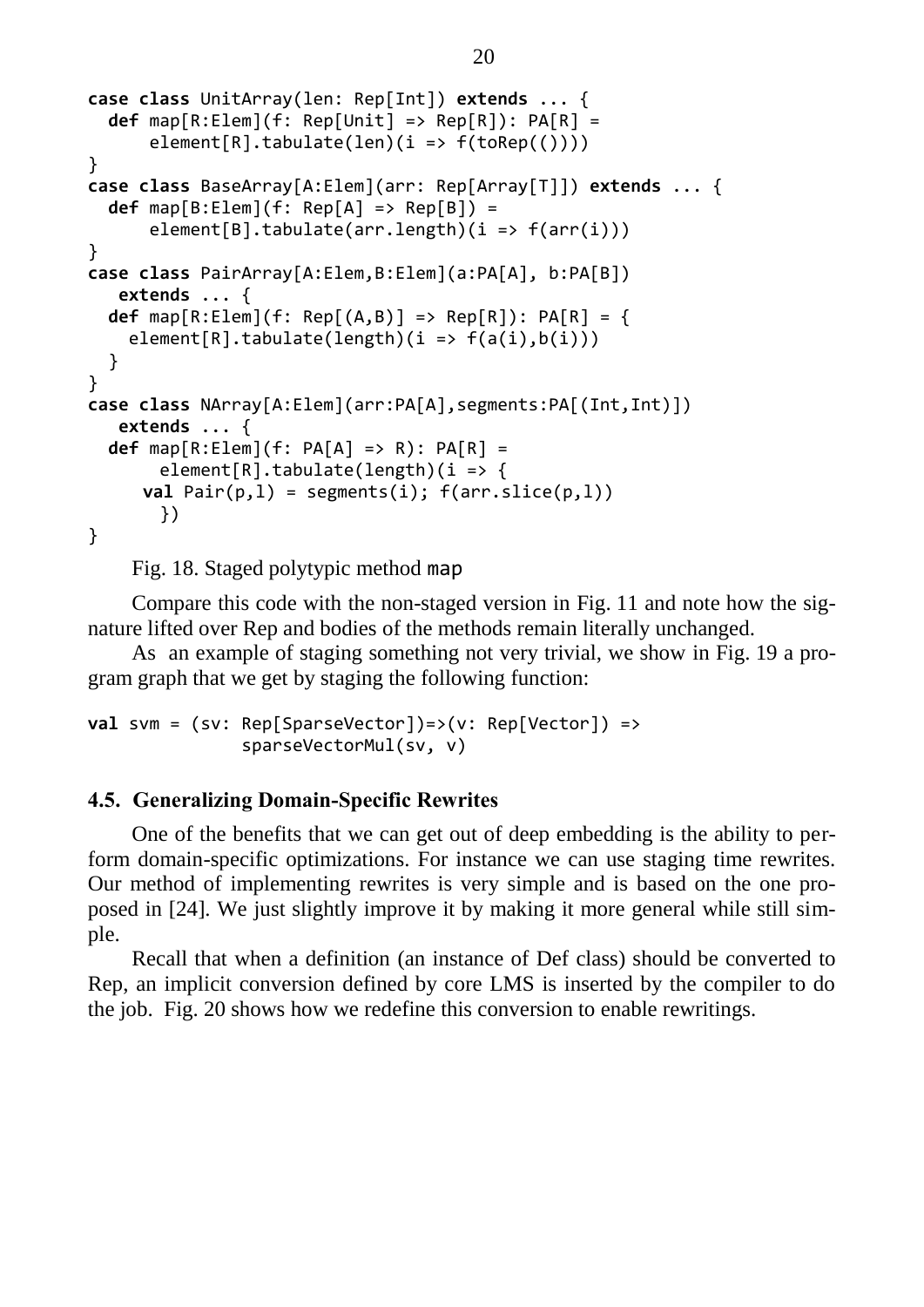

<span id="page-21-0"></span>Fig. 19. Program Graph

```
implicit def toExp[T:Elem](d: Def[T]): Exp[T] = 
   findDefinition(d) match {
   case Some(TP(s, _)) => s
   case None =>
     val newD = rewrite(d)
    if (newD == d) {
         val TP(newSym, _) = createDefinition(fresh[T], d)
         newSym
     } else 
         toExp(newD.asInstanceOf[Def[T]])
   }
def rewrite[T](d: Def[T]): Def[_] = d
    Fig. 20. Generalized Rewritings
```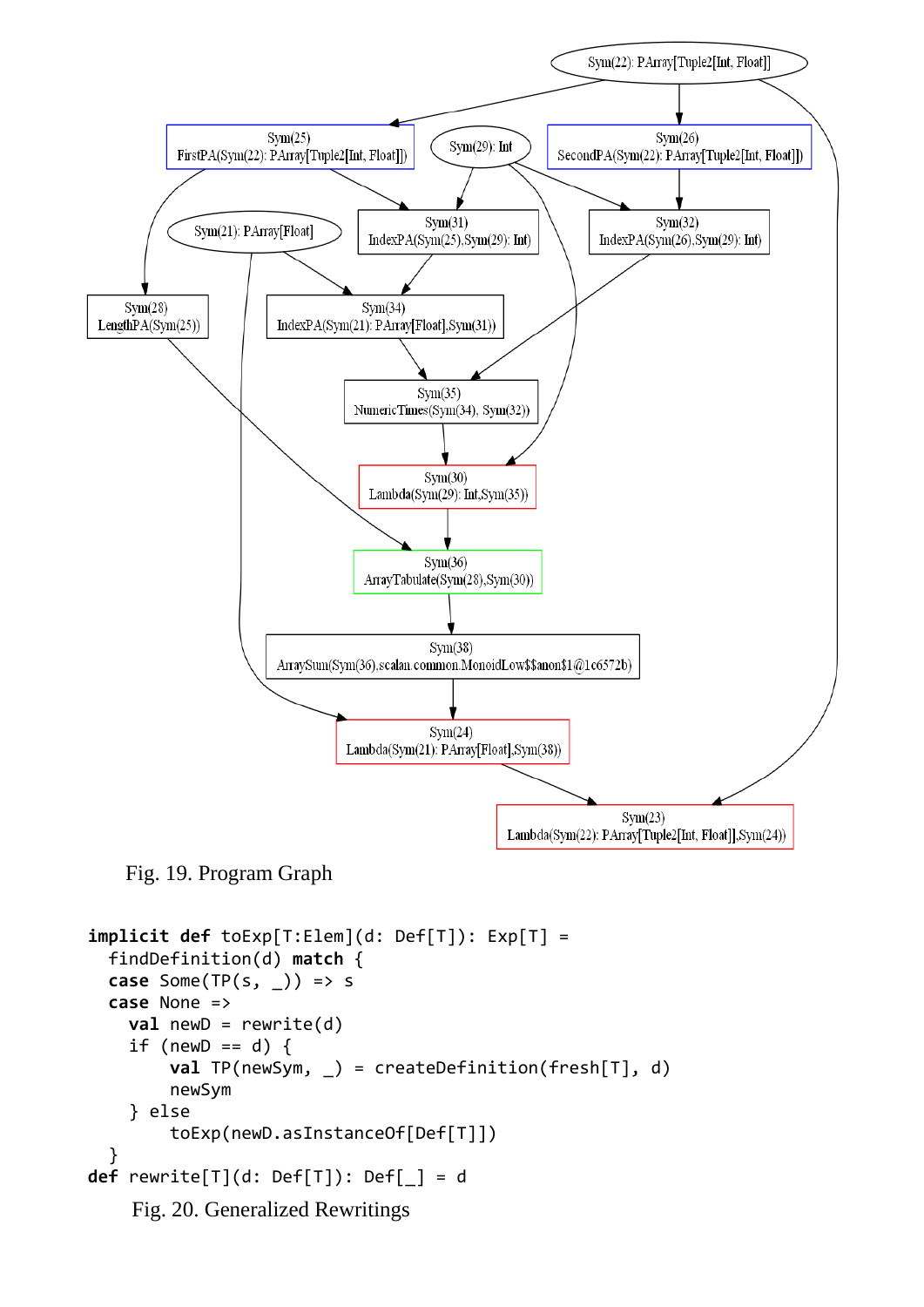If we can find the definition in the graph, we just return its symbol. Otherwise, we try to rewrite the Def yielding a new one. If it is the same (which means that we cannot apply any rewriting rule), then we add the Def to the graph. If the rewriting returns something new, then we drop the original Def and go recursively with the new.

We have found that this iterative rewriting has to be continued until a fixed point is reached, since rewrite often happens to create a new definition that leads to the possibility of another rewrite. In particular, it is necessary in order to achieve the effects of partial evaluation.

We use stackable overrides to implement domain-specific rules in a modular way

```
trait StagedArithmetic extends … {
  override def rewrite[T](d: Def[T]): Def[_] = d match {
     case FractionalMod(Def(Const(x)), Def(Const(y)), i) => 
       Const(i.quot(x, y))
    case => super.rewrite(d)
  }
}
trait StagedStdArrayOps extends … {
  override def rewrite[T](d: Def[T]): Def[_] = d match {
     case ArrayLength(Def(ArrayScan(arr, _))) => 
       ArrayLength(arr)
     case arrDef@ArrayFill(Def(Const(len)), Def(Const(v))) =>
       Const(Array.fill(len)(v))
    case => super.rewrite(d)
}
```
## <span id="page-22-0"></span>**5. Conclusion**

There are some interesting features of the nested data parallelism that make it attractive to research. First, – it has been shown (at least theoretically) that it admits an efficient implementation, second, - this model covers a wide class of algorithms of practical importance  $[3]$ , and third,  $-$  it has a purely functional and deterministic semantics of the language and, as a consequence, enables programs to be written in declarative style.

Declarative languages are usually easier to use, because they allow the programmer to directly formulate what is to be done without specifying how it has to be done, while some decisions may be postponed even until the runtime.

Another interesting feature of NDP is compositionality (or, more generally, modularity). Once a program has been written, it can be repeatedly reused as a subroutine without modification.

In this paper we have made another step towards the effective implementation of the NDP model. We initially chose an approach and a development platform that is different from our predecessors and we put emphasis on limiting the degree of generality by formulating the problem as the development of DSL.

There are reasons to believe that by limiting the degree of generality, we can more easily use the domain semantics for implementing deeper and more significant optimizations. In addition, the LMS platform gives us some opportunities for integra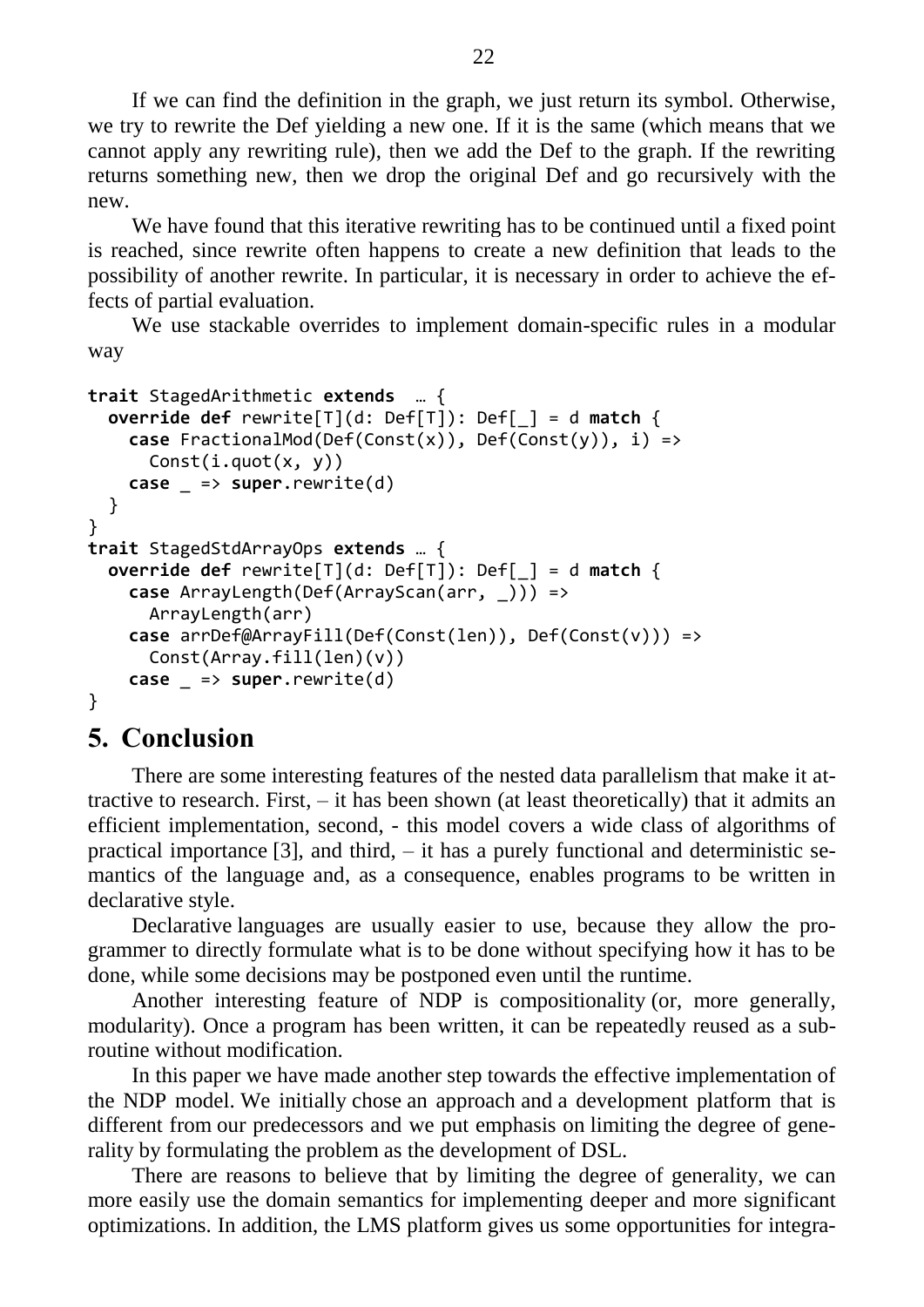tion with other DSLs [2,25], which, in turn, will allow us, by combining their semantics, to improve the depth of optimizations and performance.

Although the proposed method of *polytypic staging* is formulated in terms of the NDP domain, still, the implementation strategy described here should be applicable to any polytypic DSL in general.

# <span id="page-23-0"></span>**6. Acknowledgements**

The author expresses his gratitude to Sergei Romanenko, Andrei Klimov and other participants of Refal seminar at Keldysh Institute for useful comments and fruitful discussions of this work.

# <span id="page-23-1"></span>**7. References**

- [1] *General-Purpose Computation on Graphics Hardware*. http://gpgpu.org/.
- [2] Philipp Haller Adriaan Moors, Tiark Rompf and Martin Odersky. *Tool Demo: Scala-virtualized*, 2012.
- [3] Guy E. Blelloch. *Vector models for data-parallel computing*. MIT Press, Cambridge, MA, USA, 1990.
- [4] Manuel M. T. Chakravarty and Gabriele Keller. *An Approach to Fast Arrays in Haskell*, 2002.
- [5] Manuel M. T. Chakravarty, Gabriele Keller, Simon Peyton Jones, and Simon Marlow. *Associated Types with Class*. In In POPL "05: Proceedings of the 32nd ACM SIGPLAN-SIGACT symposium on Principles of programming languages, pages 1–13. ACM Press, 2005.
- [6] Manuel M. T. Chakravarty, Roman Leshchinskiy, Simon Peyton Jones, Gabriele Keller, and Simon Marlow. *Data Parallel Haskell: a status re- port.* In In DAMP 2007: Workshop on Declarative Aspects of Multicore Programming. ACM Press, 2007.
- [7] James Cheney and Ralf Hinze. *Phantom types*, 2003.
- [8] Bruno C. d. S. Oliveira, Adriaan Moors, and Martin Odersky. *Type Classes as Objects and Implicits*. In n Proceedings of the 25th ACM International Conference on Systems, Programming, Languages and Applications: Soft- ware for Humanity (SPLASH/OOPSLA), October 2010.
- [9] Jeffrey Dean, Sanjay Ghemawat, and Google Inc. *MapReduce: simplified data processing on large clusters*. In In OSDI"04: Proceedings of the 6th conference on Symposium on Opearting Systems Design & Implementation. USENIX Association, 2004.
- [10] William Gropp, Steven Huss-Lederman, Andrew Lumsdaine, Ewing Lusk, Bill Nitzberg, William Saphir, and Marc Snir. *MPI: The Complete Reference (Vol. 2).* Technical report, The MIT Press, 1998.
- [11] Ralf Hinze. *A new approach to generic functional programming.* In Pro- ceedings of the 27th ACM SIGPLAN-SIGACT symposium on Principles of programming languages, POPL "00, pages 119–132, New York, NY, USA, 2000. ACM.
- [12] Ralf Hinze. *Fun with phantom types.* The Fun of Programming, pages 245– 262, 2003.